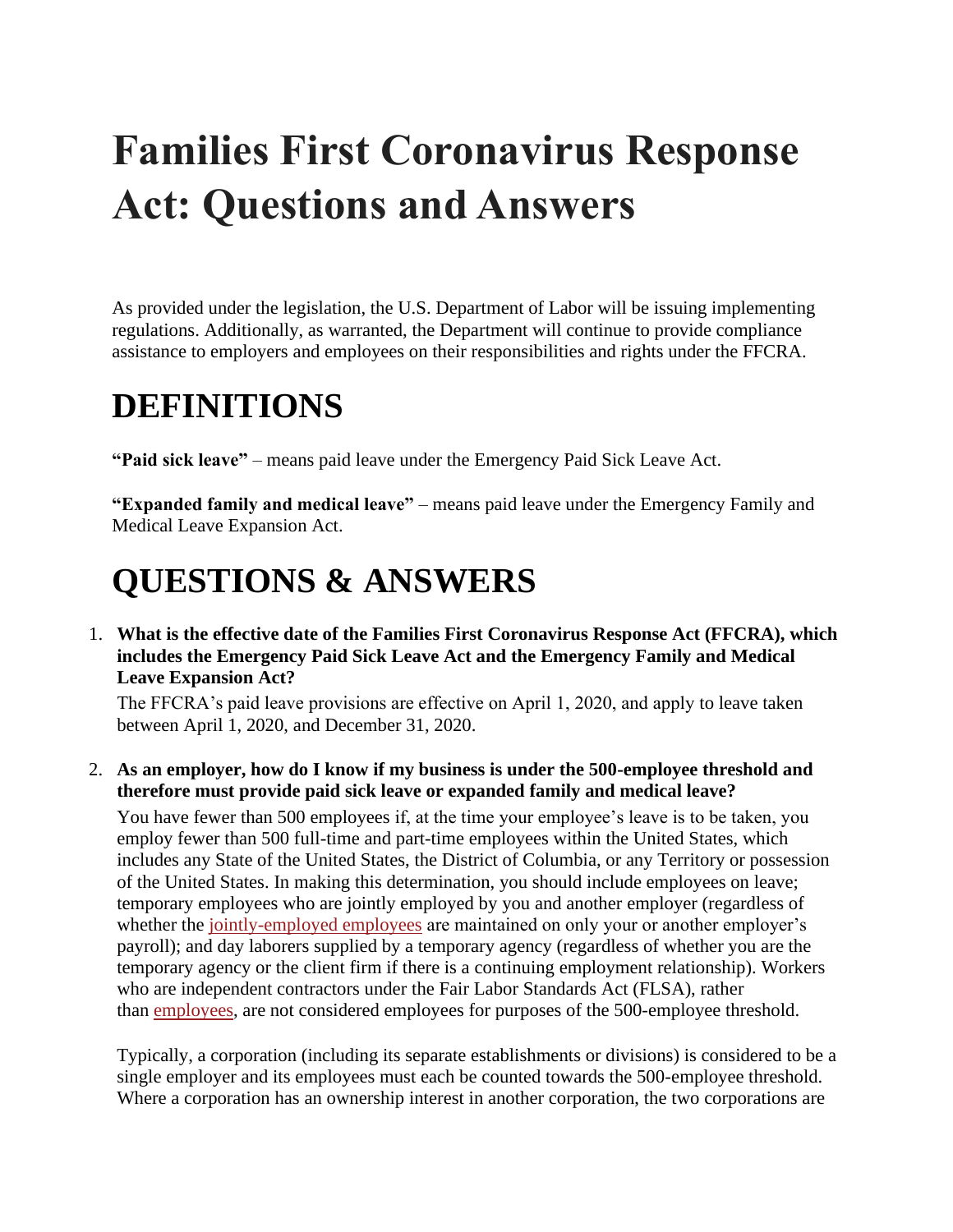separate employers unless they are [joint employers under the FLSA](https://www.dol.gov/agencies/whd/flsa/2020-joint-employment/fact-sheet) with respect to certain employees. If two entities are found to be joint employers, all of their common employees must be counted in determining whether paid sick leave must be provided under the Emergency Paid Sick Leave Act and expanded family and medical leave must be provided under the Emergency Family and Medical Leave Expansion Act.

In general, two or more entities are separate employers unless they meet the integrated employer [test](https://www.dol.gov/sites/dolgov/files/WHD/legacy/files/FOH_Ch39.pdf) under the Family and Medical Leave Act of 1993 (FMLA). If two entities are an integrated employer under the FMLA, then employees of all entities making up the integrated employer will be counted in determining employer coverage for purposes of paid sick leave under the Emergency Paid Sick Leave Act and expanded family and medical leave under the Emergency Family and Medical Leave Expansion Act.

3. **If I am a private sector employer and have 500 or more employees, do the Acts apply to me?**

No. Private sector employers are only required to comply with the Acts if they have fewer than 500 employees[.\[1\]](https://www.dol.gov/agencies/whd/pandemic/ffcra-questions#_ftn1)

4. **If providing child care-related paid sick leave and expanded family and medical leave at my business with fewer than 50 employees would jeopardize the viability of my business as a going concern, how do I take advantage of the small business exemption?**

To elect this small business exemption, you should document why your business with fewer than 50 employees meets the criteria set forth by the Department, which will be addressed in more detail in forthcoming regulations.

*You should not send any materials to the Department of Labor when seeking a small business exemption for paid sick leave and expanded family and medical leave.*

5. **How do I count hours worked by a part-time employee for purposes of paid sick leave or expanded family and medical leave?**A part-time employee is entitled to leave for his or her average number of work hours in a two-week period. Therefore, you calculate hours of leave based on the number of hours the employee is normally scheduled to work. If the normal hours scheduled are unknown, or if the part-time employee's schedule varies, you may use a sixmonth average to calculate the average daily hours. Such a part-time employee may take paid sick leave for this number of hours per day for up to a two-week period, and may take expanded family and medical leave for the same number of hours per day up to ten weeks after that.

If this calculation cannot be made because the employee has not been employed for at least six months, use the number of hours that you and your employee agreed that the employee would work upon hiring. And if there is no such agreement, you may calculate the appropriate number of hours of leave based on the average hours per day the employee was scheduled to work over the entire term of his or her employment.

6. **When calculating pay due to employees, must overtime hours be included?**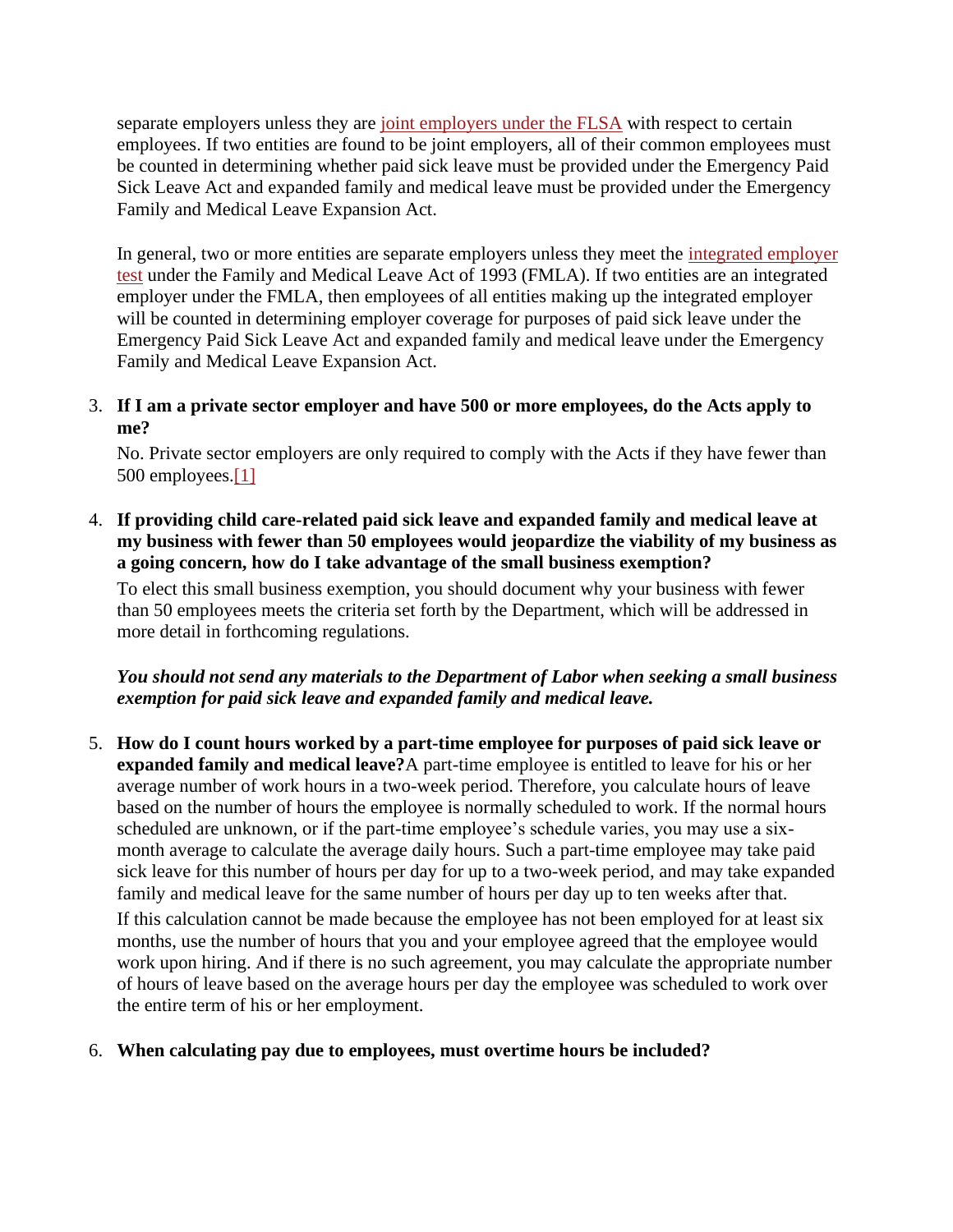Yes. The Emergency Family and Medical Leave Expansion Act requires you to pay an employee for hours the employee would have been normally scheduled to work even if that is more than 40 hours in a week.

However, the Emergency Paid Sick Leave Act requires that paid sick leave be paid only up to 80 hours over a two-week period. For example, an employee who is scheduled to work 50 hours a week may take 50 hours of paid sick leave in the first week and 30 hours of paid sick leave in the second week. In any event, the total number of hours paid under the Emergency Paid Sick Leave Act is capped at 80.

If the employee's schedule varies from week to week, please see the answer to [Question 5,](https://www.dol.gov/agencies/whd/pandemic/ffcra-questions#5) because the calculation of hours for a full-time employee with a varying schedule is the same as that for a part-time employee.

Please keep in mind the daily and aggregate caps placed on any pay for paid sick leave and expanded family and medical leave as described in the answer to Question 7.

Please note that pay does not need to include a premium for overtime hours under either the Emergency Paid Sick Leave Act or the Emergency Family and Medical Leave Expansion Act.

### 7. **As an employee, how much will I be paid while taking paid sick leave or expanded family and medical leave under the FFCRA?**

It depends on your normal schedule as well as why you are taking leave.

If you are taking paid sick leave because you are unable to work or telework due to a need for leave because you (1) are subject to a Federal, State, or local quarantine or isolation order related to COVID-19; (2) have been advised by a health care provider to self-quarantine due to concerns related to COVID-19; or (3) are experiencing symptoms of COVID-19 and are seeking medical diagnosis, you will receive for each applicable hour the greater of:

- your [regular rate of pay,](https://www.dol.gov/agencies/whd/fact-sheets/56a-regular-rate)
- the federal minimum wage in effect under the FLSA, or
- the applicable State or local minimum wage.

In these circumstances, you are entitled to a maximum of \$511 per day, or \$5,110 total over the entire paid sick leave period.

If you are taking paid sick leave because you are: (1) caring for an individual who is subject to a Federal, State, or local quarantine or isolation order related to COVID-19 or an individual who has been advised by a health care provider to self-quarantine due to concerns related to COVID-19; (2) caring for your child whose school or place of care is closed, or child care provider is unavailable, due to COVID-19 related reasons; or (3) experiencing any other substantiallysimilar condition that may arise, as specified by the Secretary of Health and Human Services, you are entitled to compensation at 2/3 of the greater of the amounts above.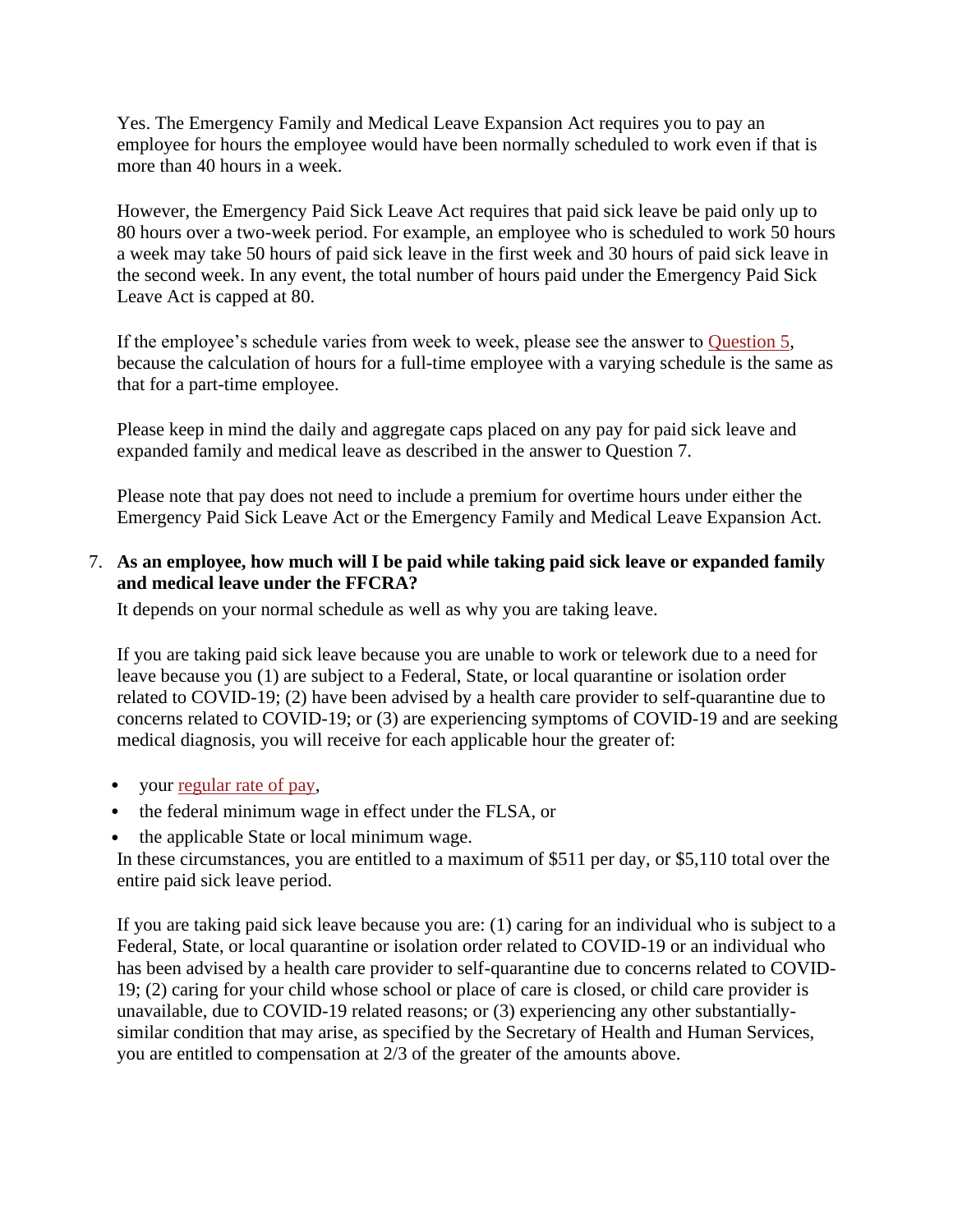Under these circumstances, you are subject to a maximum of \$200 per day, or \$2,000 over the entire two-week period.

If you are taking expanded family and medical leave, you may take paid sick leave for the first ten days of that leave period, or you may substitute any accrued vacation leave, personal leave, or medical or sick leave you have under your employer's policy. For the following ten weeks, you will be paid for your leave at an amount no less than 2/3 of your [regular rate of pay](https://www.dol.gov/agencies/whd/fact-sheets/56a-regular-rate) for the hours you would be normally scheduled to work. The [regular rate of pay](https://www.dol.gov/agencies/whd/fact-sheets/56a-regular-rate) used to calculate this amount must be at or above the federal minimum wage, or the applicable state or local minimum wage. However, you will not receive more than \$200 per day or \$12,000 for the twelve weeks that include both paid sick leave and expanded family and medical leave when you are on leave to care for your child whose school or place of care is closed, or child care provider is unavailable, due to COVID-19 related reasons.

To calculate the number of hours for which you are entitled to paid leave, please see the answers to Questions 5-6 that are provided in this guidance.

# 8. **What is my regular rate of pay for purposes of the FFCRA?**

For purposes of the FFCRA, the regular rate of pay used to calculate your paid leave is the average of your [regular rate](https://www.dol.gov/agencies/whd/fact-sheets/56a-regular-rate) over a period of up to six months prior to the date on which you take leave[.\[2\]](https://www.dol.gov/agencies/whd/pandemic/ffcra-questions#_ftn2) If you have not worked for your current employer for six months, the regular rate used to calculate your paid leave is the average of your regular rate of pay for each week you have worked for your current employer.

If you are paid with commissions, tips, or piece rates, these amounts will be incorporated into the above calculation to the same extent they are included in the calculation of the regular rate under the FLSA.

You can also compute this amount for each employee by adding all compensation that is part of the regular rate over the above period and divide that sum by all hours actually worked in the same period.

# 9. **May I take 80 hours of paid sick leave for my self-quarantine and then another amount of paid sick leave for another reason provided under the Emergency Paid Sick Leave Act?**

No. You may take up to two weeks—or ten days—(80 hours for a full-time employee, or for a part-time employee, the number of hours equal to the average number of hours that the employee works over a typical two-week period) of paid sick leave for any combination of qualifying reasons. However, the total number of hours for which you receive paid sick leave is capped at 80 hours under the Emergency Paid Sick Leave Act.

# 10. **If I am home with my child because his or her school or place of care is closed, or child care provider is unavailable, do I get paid sick leave, expanded family and medical leave, or both—how do they interact?**

You may be eligible for both types of leave, but only for a total of twelve weeks of paid leave. You may take both paid sick leave and expanded family and medical leave to care for your child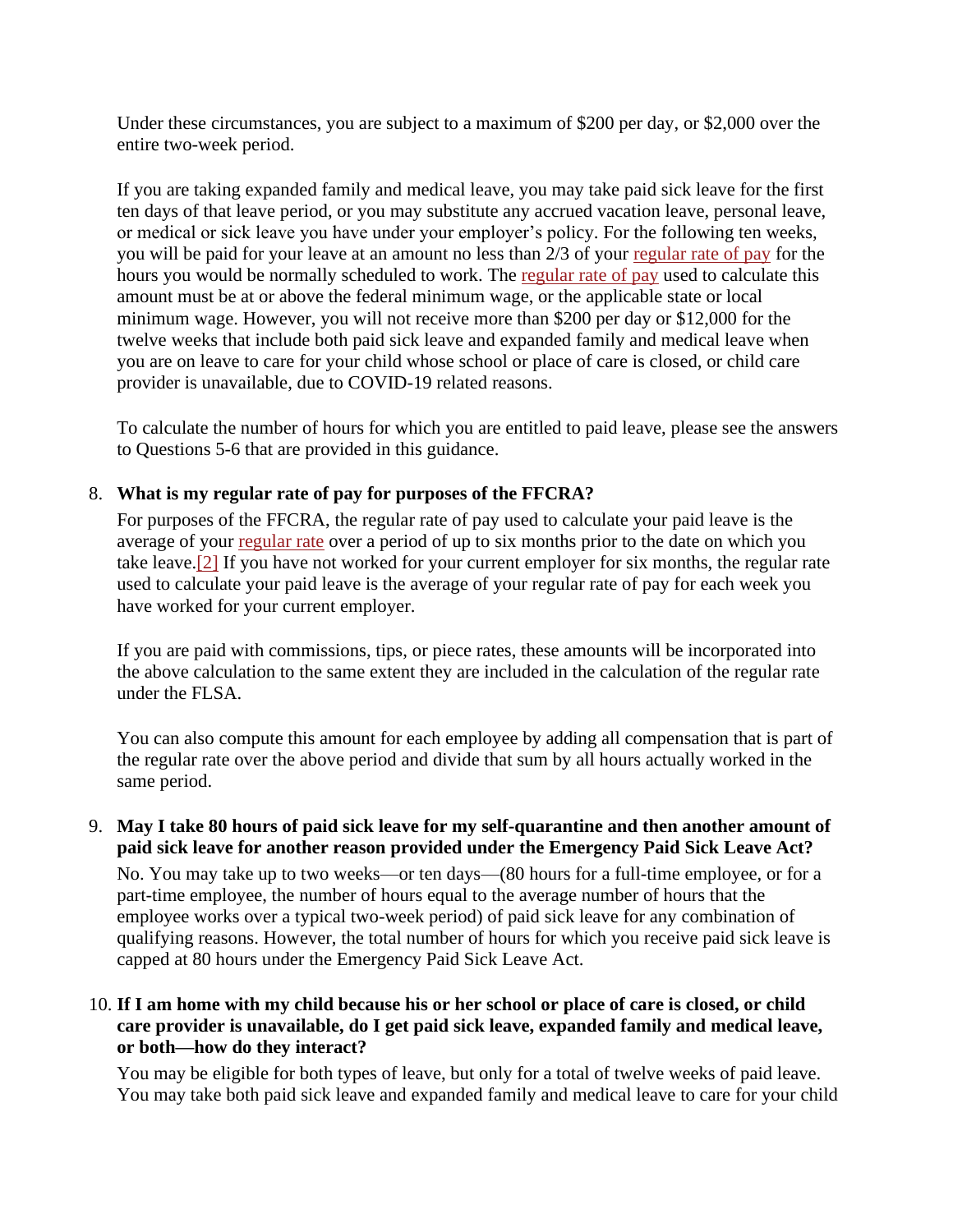whose school or place of care is closed, or child care provider is unavailable, due to COVID-19 related reasons. The Emergency Paid Sick Leave Act provides for an initial two weeks of paid leave. This period thus covers the first ten workdays of expanded family and medical leave, which are otherwise unpaid under the Emergency and Family Medical Leave Expansion Act unless you elect to use existing vacation, personal, or medical or sick leave under your employer's policy. After the first ten workdays have elapsed, you will receive 2/3 of your [regular rate of pay](https://www.dol.gov/agencies/whd/fact-sheets/56a-regular-rate) for the hours you would have been scheduled to work in the subsequent ten weeks under the Emergency and Family Medical Leave Expansion Act.

Please note that you can only receive the additional ten weeks of expanded family and medical leave under the Emergency Family and Medical Leave Expansion Act for leave to care for your child whose school or place of care is closed, or child care provider is unavailable, due to COVID-19 related reasons.

11. **Can my employer deny me paid sick leave if my employer gave me paid leave for a reason identified in the Emergency Paid Sick Leave Act prior to the Act going into effect?**

No. The Emergency Paid Sick Leave Act imposes a new leave requirement on employers that is effective beginning on April 1, 2020.

#### 12. **Is all leave under the FMLA now paid leave?**

No. The only type of family and medical leave that is paid leave is expanded family and medical leave under the Emergency Family and Medical Leave Expansion Act when such leave exceeds ten days. This includes only leave taken because the employee must care for a child whose school or place of care is closed, or child care provider is unavailable, due to COVID-19 related reasons.

13. **Are the paid sick leave and expanded family and medical leave requirements retroactive?** No.

#### 14. **How do I know whether I have "been employed for at least 30 calendar days by the employer" for purposes of expanded family and medical leave?**

You are considered to have been employed by your employer for at least 30 calendar days if your employer had you on its payroll for the 30 calendar days immediately prior to the day your leave would begin. For example, if you want to take leave on April 1, 2020, you would need to have been on your employer's payroll as of March 2, 2020.

If you have been working for a company as a temporary employee, and the company subsequently hires you on a full-time basis, you may count any days you previously worked as a temporary employee toward this 30-day eligibility period.

#### 15. **What records do I need to keep when my employee takes paid sick leave or expanded family and medical leave?**

Private sector employers that provide paid sick leave and expanded family and medical leave required by the FFCRA are eligible for reimbursement of the costs of that leave through refundable tax credits. If you intend to claim a tax credit under the FFCRA for your payment of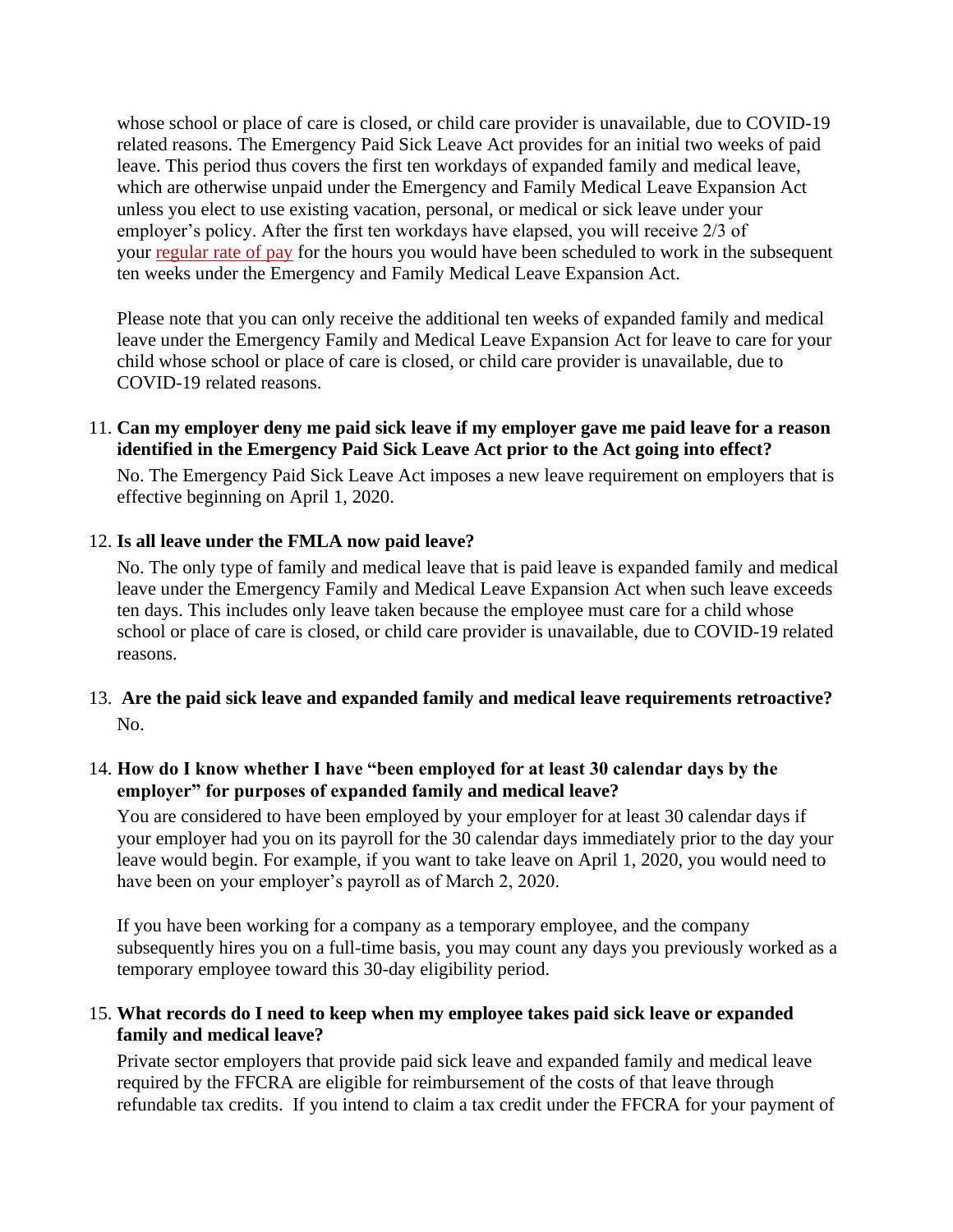the sick leave or expanded family and medical leave wages, you should retain appropriate documentation in your records. You should consult Internal Revenue Service (IRS) applicable forms, instructions, and information for the procedures that must be followed to claim a tax credit, including any needed substantiation to be retained to support the credit. You are not required to provide leave if materials sufficient to support the applicable tax credit have not been provided.

If one of your employees takes expanded family and medical leave to care for his or her child whose school or place of care is closed, or child care provider is unavailable, due to COVID-19, you may also require your employee to provide you with any additional documentation in support of such leave, to the extent permitted under the certification rules for conventional FMLA leave requests. For example, this could include a notice that has been posted on a government, school, or day care website, or published in a newspaper, or an email from an employee or official of the school, place of care, or child care provider.

#### 16. **What documents do I need to give my employer to get paid sick leave or expanded family and medical leave?**

You must provide to your employer documentation in support of your paid sick leave as specified in applicable IRS forms, instructions, and information.

Your employer may also require you to provide additional in support of your expanded family and medical leave taken to care for your child whose school or place of care is closed, or child care provider is unavailable, due to COVID-19-related reasons. For example, this may include a notice of closure or unavailability from your child's school, place of care, or child care provider, including a notice that may have been posted on a government, school, or day care website, published in a newspaper, or emailed to you from an employee or official of the school, place of care, or child care provider. Your employer must retain this notice or documentation in support of expanded family and medical leave, including while you may be taking unpaid leave that runs concurrently with paid sick leave if taken for the same reason.

Please also note that all existing certification requirements under the FMLA remain in effect if you are taking leave for one of the existing qualifying reasons under the FMLA. For example, if you are taking leave beyond the two weeks of emergency paid sick leave because your medical condition for COVID-19-related reasons rises to the level of a serious health condition, you must continue to [provide medical certifications](https://www.dol.gov/sites/dolgov/files/WHD/legacy/files/whdfs28g.pdf) under the FMLA if required by your employer.

# 17. **When am I able to telework under the FFCRA?**

You may telework when your employer permits or allows you to perform work while you are at home or at a location other than your normal workplace. Telework is work for which normal wages must be paid and is not compensated under the paid leave provisions of the FFCRA.

# 18. **What does it mean to be unable to work, including telework for COVID-19 related reasons?**

You are unable to work if your employer has work for you and one of the COVID-19 qualifying reasons set forth in the FFCRA prevents you from being able to perform that work, either under normal circumstances at your normal worksite or by means of telework.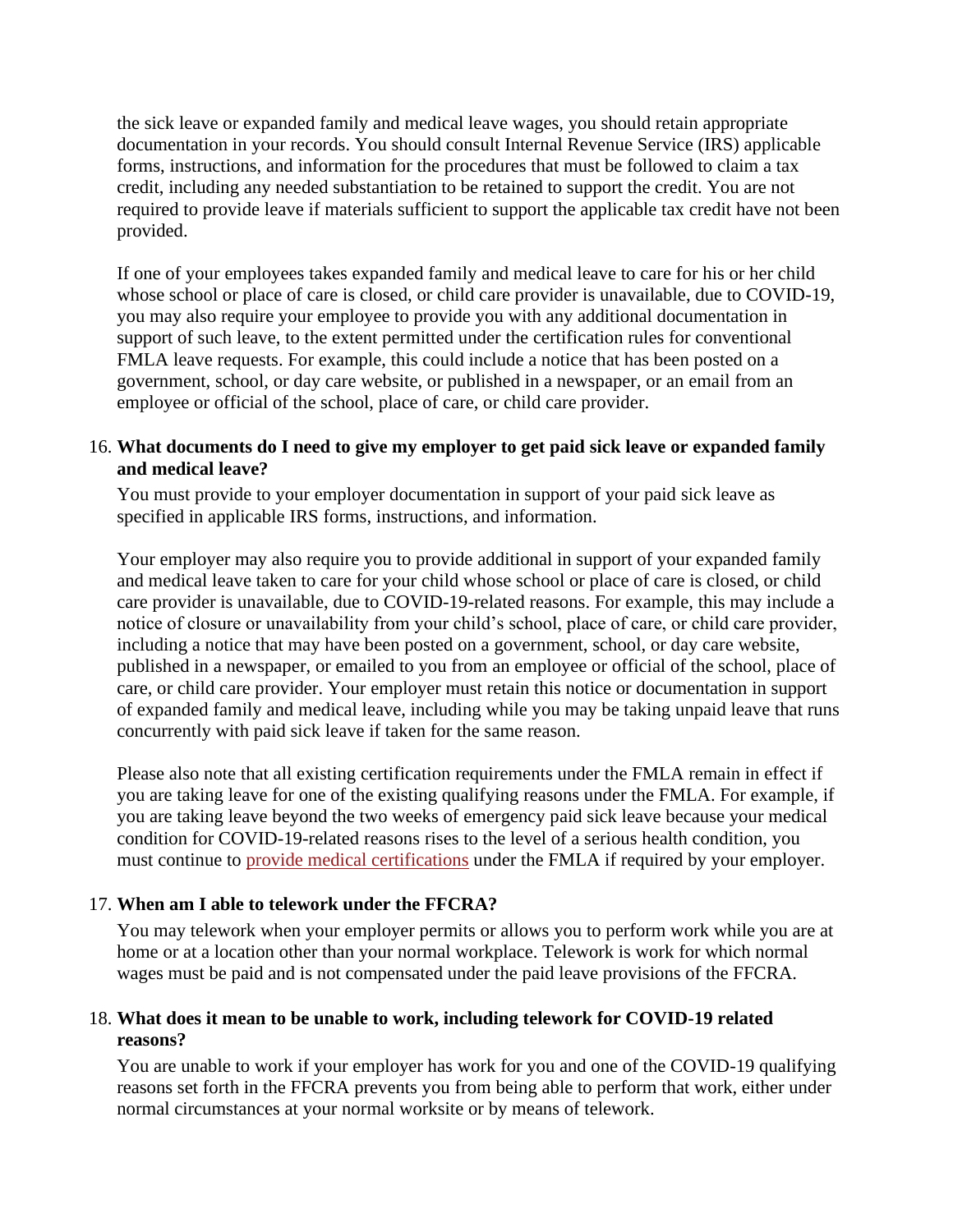If you and your employer agree that you will work your normal number of hours, but outside of your normally scheduled hours (for instance early in the morning or late at night), then you are able to work and leave is not necessary unless a COVID-19 qualifying reason prevents you from working that schedule.

#### 19. **If I am or become unable to telework, am I entitled to paid sick leave or expanded family and medical leave?**

If your employer permits teleworking—for example, allows you to perform certain tasks or work a certain number of hours from home or at a location other than your normal workplace and you are unable to perform those tasks or work the required hours because of one of the qualifying reasons for paid sick leave, then you are entitled to take paid sick leave.

Similarly, if you are unable to perform those teleworking tasks or work the required teleworking hours because you need to care for your child whose school or place of care is closed, or child care provider is unavailable, because of COVID-19 related reasons, then you are entitled to take expanded family and medical leave. Of course, to the extent you are able to telework while caring for your child, paid sick leave and expanded family and medical leave is not available.

### 20. **May I take my paid sick leave or expanded family and medical leave intermittently while teleworking?**

Yes, if your employer allows it and if you are unable to telework your normal schedule of hours due to one of the qualifying reasons in the Emergency Paid Sick Leave Act. In that situation, you and your employer may agree that you may take paid sick leave intermittently while teleworking. Similarly, if you are prevented from teleworking your normal schedule of hours because you need to care for your child whose school or place of care is closed, or child care provider is unavailable, because of COVID-19 related reasons, you and your employer may agree that you can take expanded family medical leave intermittently while teleworking.

You may take intermittent leave in any increment, provided that you and your employer agree. For example, if you agree on a 90-minute increment, you could telework from 1:00 PM to 2:30 PM, take leave from 2:30 PM to 4:00 PM, and then return to teleworking.

The Department encourages employers and employees to collaborate to achieve flexibility and meet mutual needs, and the Department is supportive of such voluntary arrangements that combine telework and intermittent leave.

#### 21. **May I take my paid sick leave intermittently while working at my usual worksite (as opposed to teleworking)?**

It depends on why you are taking paid sick leave and whether your employer agrees. Unless you are teleworking, paid sick leave for qualifying reasons related to COVID-19 must be taken in full-day increments. It cannot be taken intermittently if the leave is being taken because:

• You are subject to a Federal, State, or local quarantine or isolation order related to COVID-19;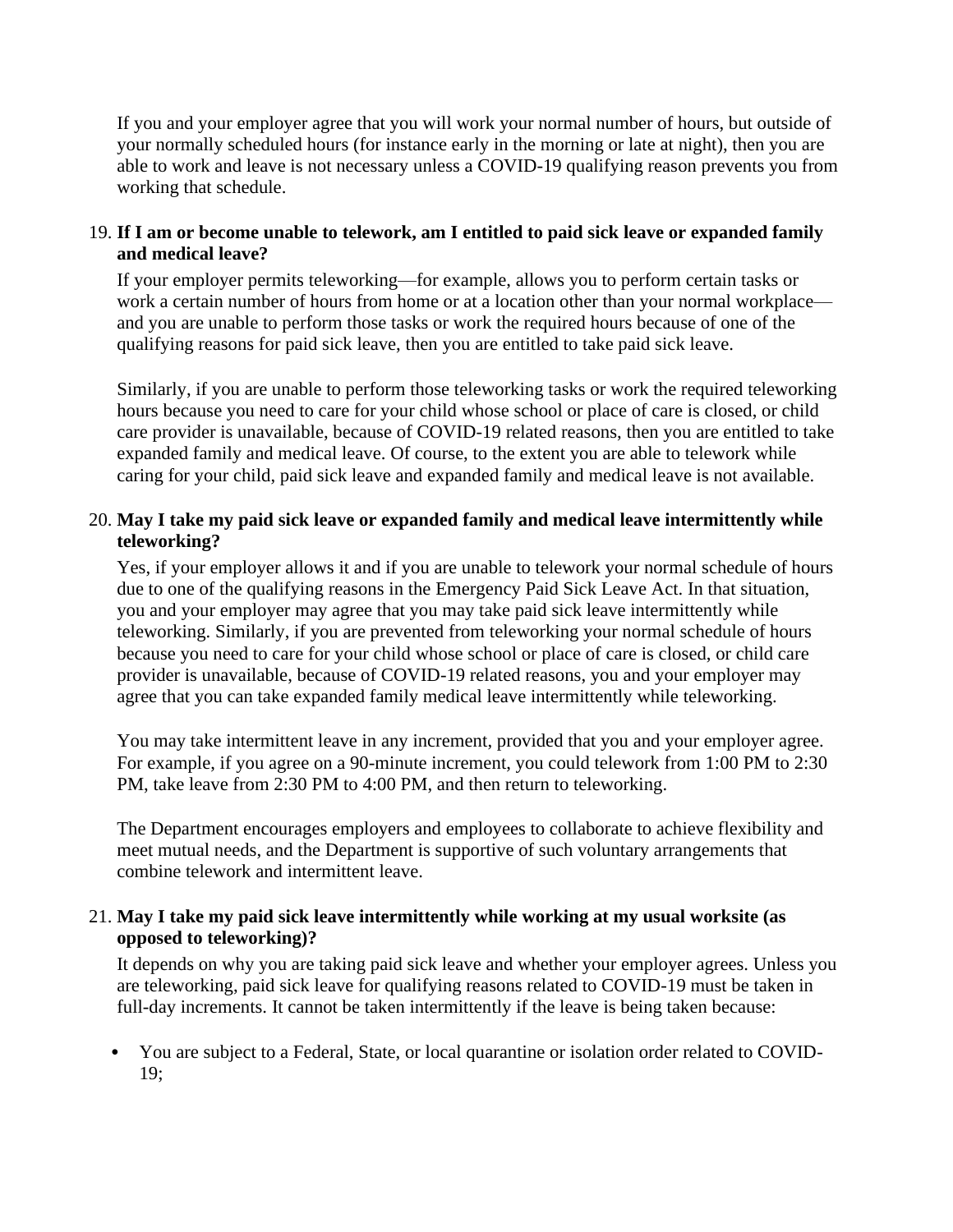- You have been advised by a health care provider to self-quarantine due to concerns related to COVID-19;
- You are experiencing symptoms of COVID-19 and seeking a medical diagnosis;
- You are caring for an individual who either is subject to a quarantine or isolation order related to COVID-19 or has been advised by a health care provider to self-quarantine due to concerns related to COVID-19; or
- You are experiencing any other substantially similar condition specified by the Secretary of Health and Human Services.

Unless you are teleworking, once you begin taking paid sick leave for one or more of these qualifying reasons, you must continue to take paid sick leave each day until you either (1) use the full amount of paid sick leave or (2) no longer have a qualifying reason for taking paid sick leave. This limit is imposed because if you are sick or possibly sick with COVID-19, or caring for an individual who is sick or possibly sick with COVID-19, the intent of FFCRA is to provide such paid sick leave as necessary to keep you from spreading the virus to others.

If you no longer have a qualifying reason for taking paid sick leave before you exhaust your paid sick leave, you may take any remaining paid sick leave at a later time, until December 31, 2020, if another qualifying reason occurs.

In contrast, if you and your employer agree, you may take paid sick leave intermittently if you are taking paid sick leave to care for your child whose school or place of care is closed, or whose child care provider is unavailable, because of COVID-19 related reasons. For example, if your child is at home because his or her school or place of care is closed, or child care provider is unavailable, because of COVID-19 related reasons, you may take paid sick leave on Mondays, Wednesdays, and Fridays to care for your child, but work at your normal worksite on Tuesdays and Thursdays.

The Department encourages employers and employees to collaborate to achieve maximum flexibility. Therefore, if employers and employees agree to intermittent leave on less than a full work day for employees taking paid sick leave to care for their child whose school or place of care is closed, or child care provider is unavailable, because of COVID-19-related reasons, the Department is supportive of such voluntary arrangements.

### 22. **May I take my expanded family and medical leave intermittently while my child's school or place of care is closed, or child care provider is unavailable, due to COVID-19 related reasons, if I am not teleworking?**

Yes, but only with your employer's permission. Intermittent expanded family and medical leave should be permitted only when you and your employer agree upon such a schedule. For example, if your employer and you agree, you may take expanded family and medical leave on Mondays, Wednesdays, and Fridays, but work Tuesdays and Thursdays, while your child is at home because your child's school or place of care is closed, or child care provider is unavailable, due to COVID-19 related reasons, for the duration of your leave.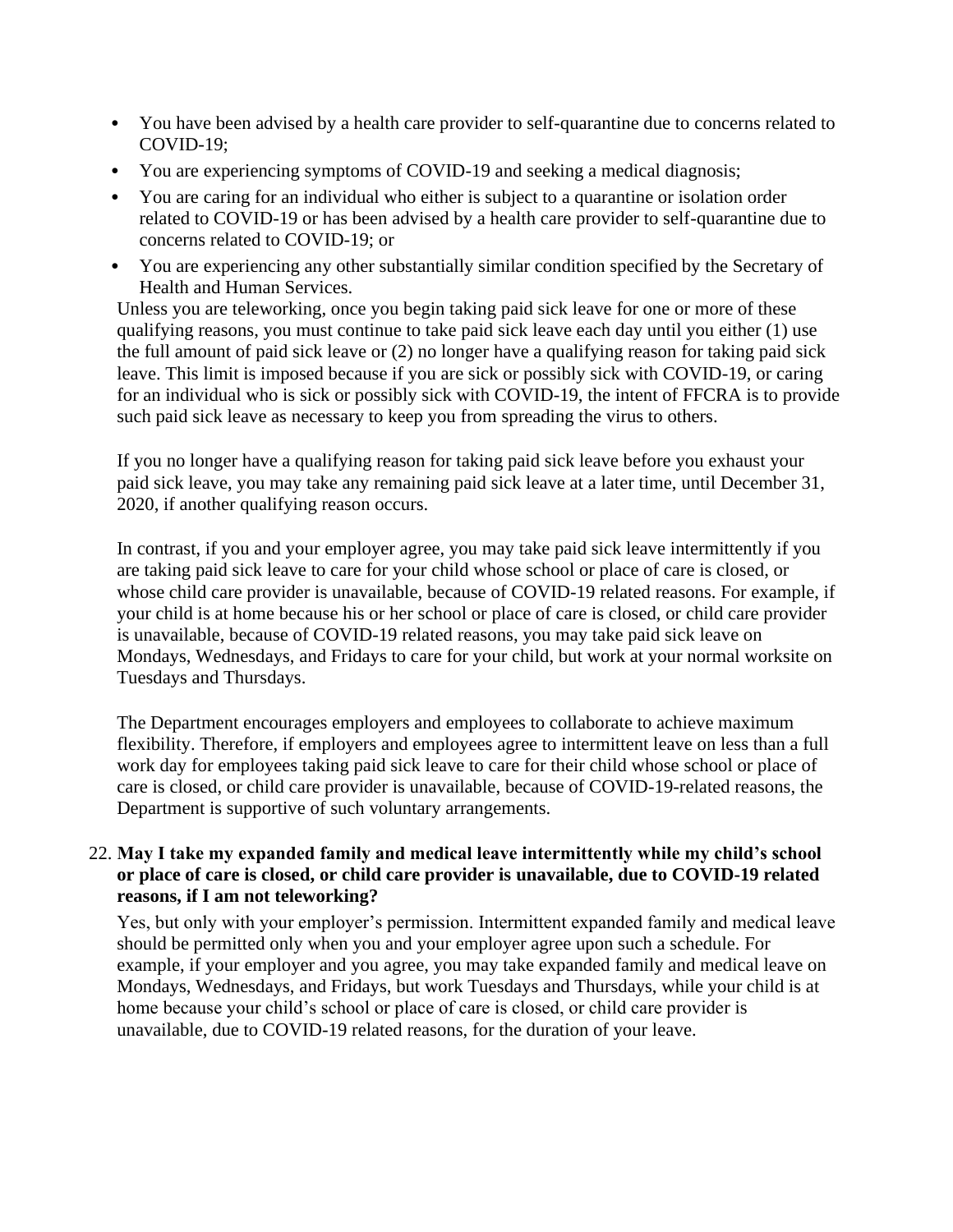The Department encourages employers and employees to collaborate to achieve flexibility. Therefore, if employers and employees agree to intermittent leave on a day-by-day basis, the Department supports such voluntary arrangements.

23. **If my employer closed my worksite before April 1, 2020 (the effective date of the FFCRA), can I still get paid sick leave or expanded family and medical leave?**

No. If, prior to the FFCRA's effective date, your employer sent you home and stops paying you because it does not have work for you to do, you will not get paid sick leave or expanded family and medical leave but you may be eligible for unemployment insurance benefits. This is true whether your employer closes your worksite for lack of business or because it is required to close pursuant to a Federal, State, or local directive. You should contact your State workforce agency or State unemployment insurance office for specific questions about your eligibility. For additional information, please refer to [https://www.careeronestop.org/LocalHelp/service](https://www.careeronestop.org/LocalHelp/service-locator.aspx)[locator.aspx.](https://www.careeronestop.org/LocalHelp/service-locator.aspx)

It should be noted, however, that if your employer is paying you pursuant to a paid leave policy or State or local requirements, you are not eligible for unemployment insurance.

# 24. **If my employer closes my worksite on or after April 1, 2020 (the effective date of the FFCRA), but before I go out on leave, can I still get paid sick leave and/or expanded family and medical leave?**

No. If your employer closes after the FFCRA's effective date (even if you requested leave prior to the closure), you will not get paid sick leave or expanded family and medical leave but you may be eligible for unemployment insurance benefits. This is true whether your employer closes your worksite for lack of business or because it was required to close pursuant to a Federal, State or local directive. You should contact your State workforce agency or State unemployment insurance office for specific questions about your eligibility. For additional information, please refer to [https://www.careeronestop.org/LocalHelp/service-locator.aspx.](https://www.careeronestop.org/LocalHelp/service-locator.aspx)

# 25. **If my employer closes my worksite while I am on paid sick leave or expanded family and medical leave, what happens?**

If your employer closes while you are on paid sick leave or expanded family and medical leave, your employer must pay for any paid sick leave or expanded family and medical leave you used before the employer closed. As of the date your employer closes your worksite, you are no longer entitled to paid sick leave or expanded family and medical leave, but you may be eligible for unemployment insurance benefits. This is true whether your employer closes your worksite for lack of business or because the employer was required to close pursuant to a Federal, State or local directive. You should contact your State workforce agency or State unemployment insurance office for specific questions about your eligibility. For additional information, please refer to [https://www.careeronestop.org/LocalHelp/service-locator.aspx.](https://www.careeronestop.org/LocalHelp/service-locator.aspx)

# 26. **If my employer is open, but furloughs me on or after April 1, 2020 (the effective date of the FFCRA), can I receive paid sick leave or expanded family and medical leave?**

No. If your employer furloughs you because it does not have enough work or business for you, you are not entitled to then take paid sick leave or expanded family and medical leave.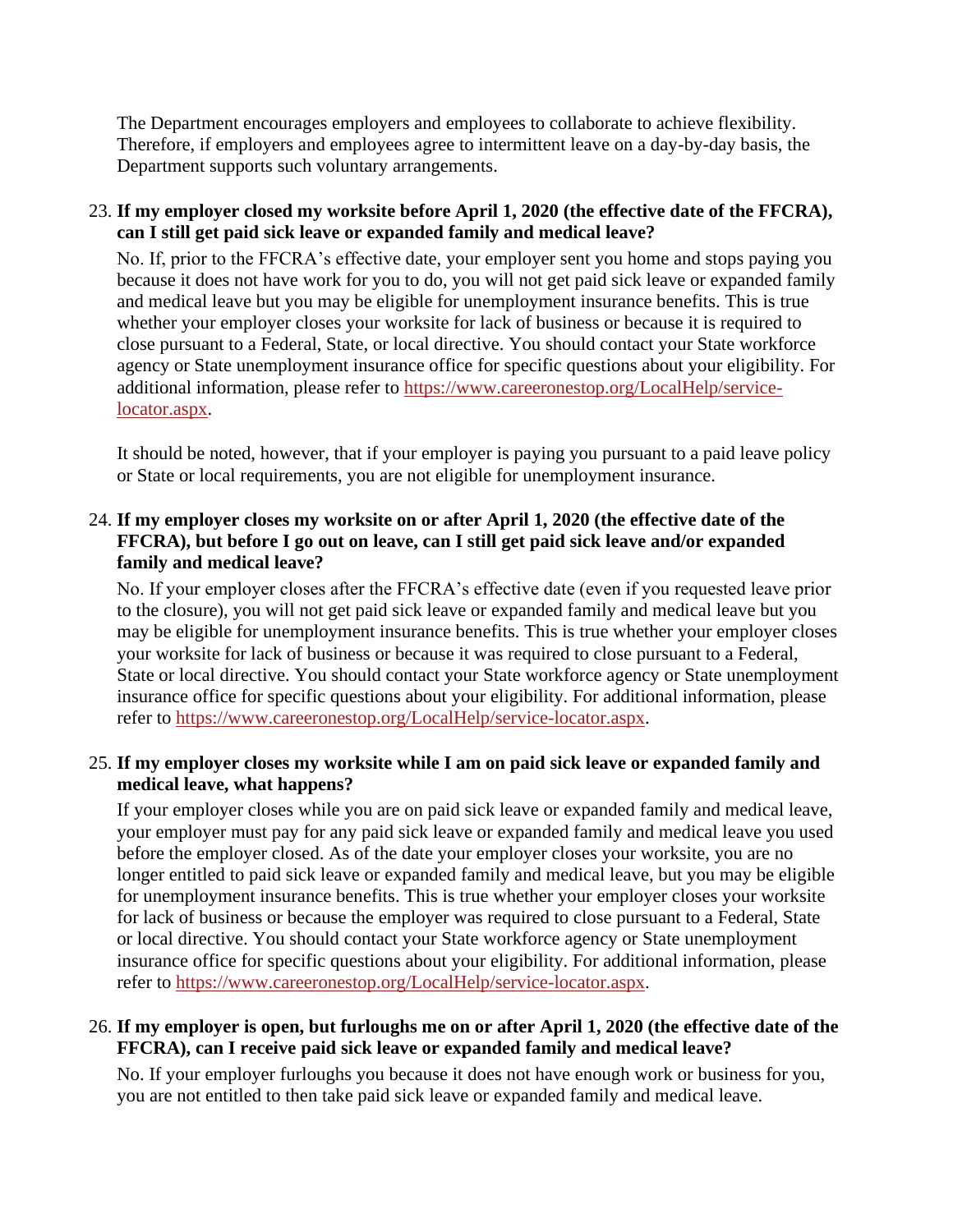However, you may be eligible for unemployment insurance benefits. You should contact your State workforce agency or State unemployment insurance office for specific questions about your eligibility. For additional information, please refer to [https://www.careeronestop.org/LocalHelp/service-locator.aspx.](https://www.careeronestop.org/LocalHelp/service-locator.aspx)

#### 27. **If my employer closes my worksite on or after April 1, 2020 (the effective date of the FFCRA), but tells me that it will reopen at some time in the future, can I receive paid sick leave or expanded family and medical leave?**

No, not while your worksite is closed. If your employer closes your worksite, even for a short period of time, you are not entitled to take paid sick leave or expanded family and medical leave. However, you may be eligible for unemployment insurance benefits. This is true whether your employer closes your worksite for lack of business or because it was required to close pursuant to a Federal, State, or local directive. You should contact your State workforce agency or State unemployment insurance office for specific questions about your eligibility. For additional information, please refer to [https://www.careeronestop.org/LocalHelp/service](https://www.careeronestop.org/LocalHelp/service-locator.aspx)[locator.aspx.](https://www.careeronestop.org/LocalHelp/service-locator.aspx) If your employer reopens and you resume work, you would then be eligible for paid sick leave or expanded family and medical leave as warranted.

# 28. **If my employer reduces my scheduled work hours, can I use paid sick leave or expanded family and medical leave for the hours that I am no longer scheduled to work?**

No. If your employer reduces your work hours because it does not have work for you to perform, you may not use paid sick leave or expanded family and medical leave for the hours that you are no longer scheduled to work. This is because you are not prevented from working those hours due to a COVID-19 qualifying reason, even if your reduction in hours was somehow related to COVID-19.

You may, however, take paid sick leave or expanded family and medical leave if a COVID-19 qualifying reason prevents you from working your full schedule. If you do, the amount of leave to which you are entitled is computed based on your work schedule before it was reduced (see [Question 5\)](https://www.dol.gov/agencies/whd/pandemic/ffcra-questions#5).

#### 29. **May I collect unemployment insurance benefits for time in which I receive pay for paid sick leave and/or expanded family and medical leave?**

No. If your employer provides you paid sick leave or expanded family and medical leave, you are not eligible for unemployment insurance. However, each State has its own unique set of rules; and [DOL recently clarified additional flexibility to the States](https://wdr.doleta.gov/directives/corr_doc.cfm?docn=8893) (UIPL 20-10) to extend partial unemployment benefits to workers whose hours or pay have been reduced. Therefore, individuals should contact their State workforce agency or State unemployment insurance office for specific questions about eligibility. For additional information, please refer to [https://www.careeronestop.org/LocalHelp/service-locator.aspx.](https://www.careeronestop.org/LocalHelp/service-locator.aspx)

# 30. **If I elect to take paid sick leave or expanded family and medical leave, must my employer continue my health coverage? If I remain on leave beyond the maximum period of expanded family and medical leave, do I have a right to keep my health coverage?**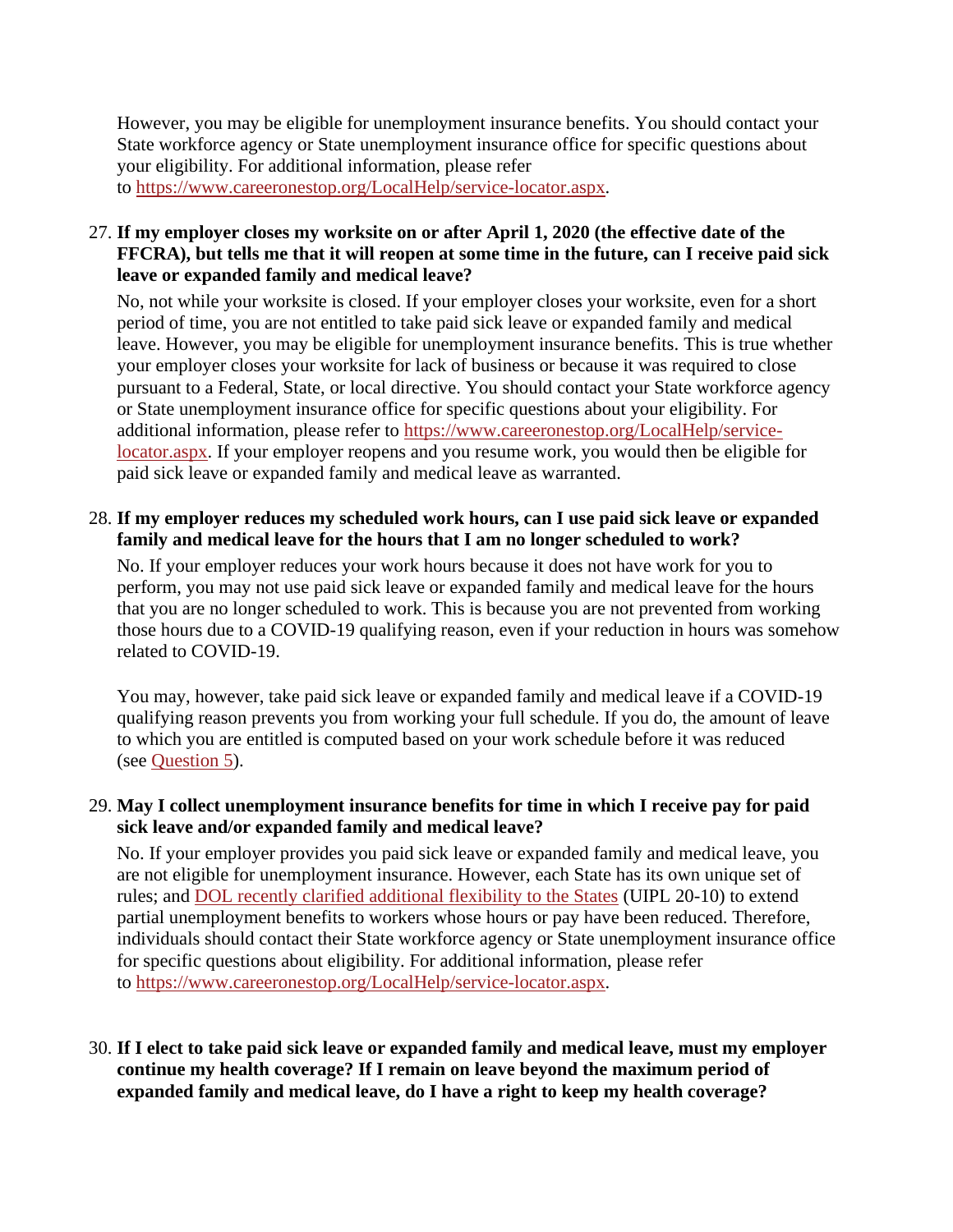If your employer provides group health coverage that you've elected, you are entitled to continued group health coverage during your expanded family and medical leave on the same terms as if you continued to work. If you are enrolled in family coverage, your employer must maintain coverage during your expanded family and medical leave. You generally must continue to make any normal contributions to the cost of your health coverage. See WHD Fact Sheet 28A: [https://www.dol.gov/agencies/whd/fact-sheets/28a-fmla-employee-protections.](https://www.dol.gov/agencies/whd/fact-sheets/28a-fmla-employee-protections)

If you do not return to work at the end of your expanded family and medical leave, check with your employer to determine whether you are eligible to keep your health coverage on the same terms (including contribution rates). If you are no longer eligible, you may be able to continue your coverage under the Consolidated Omnibus Budget Reconciliation Act (COBRA). COBRA, which generally applies to employers with 20 or more employees, allows you and your family to continue the same group health coverage at group rates. Your share of that cost may be higher than what you were paying before but may be lower than what you would pay for private individual health insurance coverage. (If your employer has fewer than 20 employees, you may be eligible to continue your health insurance under State laws that are similar to COBRA. These laws are sometimes referred to as "mini COBRA" and vary from State to State.) Contact the Employee Benefits Security Administration at [https://www.dol.gov/agencies/ebsa/workers-and](https://www.dol.gov/agencies/ebsa/workers-and-families/changing-jobs-and-job-loss)[families/changing-jobs-and-job-loss](https://www.dol.gov/agencies/ebsa/workers-and-families/changing-jobs-and-job-loss) to learn about health and retirement benefit protections for dislocated workers.

If you elect to take paid sick leave, your employer must continue your health coverage. Under the Health Insurance Portability and Accountability Act (HIPAA), an employer cannot establish a rule for eligibility or set any individual's premium or contribution rate based on whether an individual is actively at work (including whether an individual is continuously employed), unless absence from work due to any health factor (such as being absent from work on sick leave) is treated, for purposes of the plan or health insurance coverage, as being actively at work.

# 31. **As an employee, may I use my employer's preexisting leave entitlements and my FFCRA paid sick leave and expanded family and medical leave concurrently for the same hours?**

No. If you are eligible to take paid sick leave or expanded family and medical leave under the FFCRA, as well as paid leave that is already provided by your employer, unless your employer agrees you must choose one type of leave to take. You may not simultaneously take both, unless your employer agrees to allow you to supplement the amount you receive from paid sick leave or expanded family and medical leave under the FFCRA, up to your normal earnings, with preexisting leave. For example, if you are receiving 2/3 of your normal earnings from paid sick leave or expanded family and medical leave under the FFCRA and your employer permits, you may use your preexisting employer-provided paid leave to get the additional 1/3 of your normal earnings so that you receive your full normal earnings for each hour.

# 32. **If I am an employer, may I supplement or adjust the pay mandated under the FFCRA with paid leave that the employee may have under my paid leave policy?**

If your employee chooses to use existing leave you have provided, yes; otherwise, no. Paid sick leave and expanded family medical leave under the FFCRA is in addition to employees' preexisting leave entitlements, including Federal employees. Under the FFCRA, the employee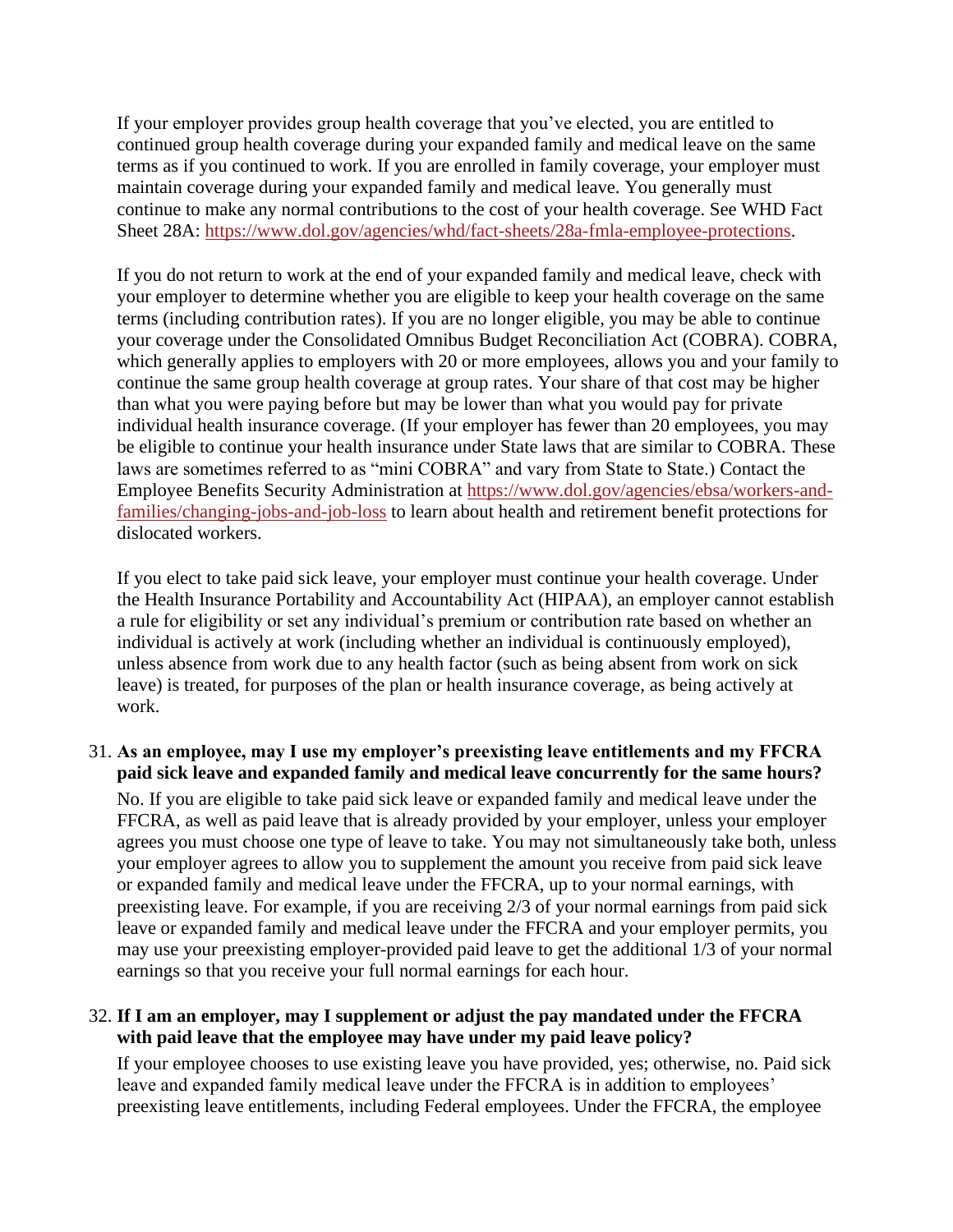may choose to use existing paid vacation, personal, medical, or sick leave from your paid leave policy to supplement the amount your employee receives from paid sick leave or expanded family and medical leave, up to the employee's normal earnings. Note, however, that you are not entitled to a tax credit for any paid sick leave or expanded family and medical leave that is not required to be paid or exceeds the limits set forth under Emergency Paid Sick Leave Act and the Emergency Family and Medical Leave Expansion Act.

However, you are not required to permit an employee to use existing paid leave to supplement the amount your employee receives from paid sick leave or expanded family and medical leave. Further, you may not claim, and will not receive tax credit, for such supplemental amounts.

# 33. **If I am an employer, may I require an employee to supplement or adjust the pay mandated under the FFCRA with paid leave that the employee may have under my paid leave policy?**

No. Under the FFCRA, only the employee may decide whether to use existing paid vacation, personal, medical, or sick leave from your paid leave policy to supplement the amount your employee receives from paid sick leave or expanded family and medical leave. The employee would have to agree to use existing paid leave under your paid leave policy to supplement or adjust the paid leave under the FFCRA.

### 34. **If I want to pay my employees more than they are entitled to receive for paid sick leave or expanded family and medical leave, can I do so and claim a tax credit for the entire amount paid to them?**

You may pay your employees in excess of FFCRA requirements. But you cannot claim, and will not receive tax credit for, those amounts in excess of the FFCRA's statutory limits.

# 35. **I am an employer that is part of a multiemployer collective bargaining agreement, may I satisfy my obligations under the Emergency Family and Medical Leave Expansion Act through contributions to a multiemployer fund, plan, or program?**

You may satisfy your obligations under the Emergency Family and Medical Leave Expansion Act by making contributions to a multiemployer fund, plan, or other program in accordance with your existing collective bargaining obligations. These contributions must be based on the amount of paid family and medical leave to which each of your employees is entitled under the Act based on each employee's work under the multiemployer collective bargaining agreement. Such a fund, plan, or other program must allow employees to secure or obtain their pay for the related leave they take under the Act. Alternatively, you may also choose to satisfy your obligations under the Act by other means, provided they are consistent with your bargaining obligations and collective bargaining agreement.

# 36. **I am an employer that is part of a multiemployer collective bargaining agreement, may I satisfy my obligations under the Emergency Paid Sick Leave Act through contributions to a multiemployer fund, plan, or program?**

You may satisfy your obligations under the Emergency Paid Sick Leave Act by making contributions to a multiemployer fund, plan, or other program in accordance with your existing collective bargaining obligations. These contributions must be based on the hours of paid sick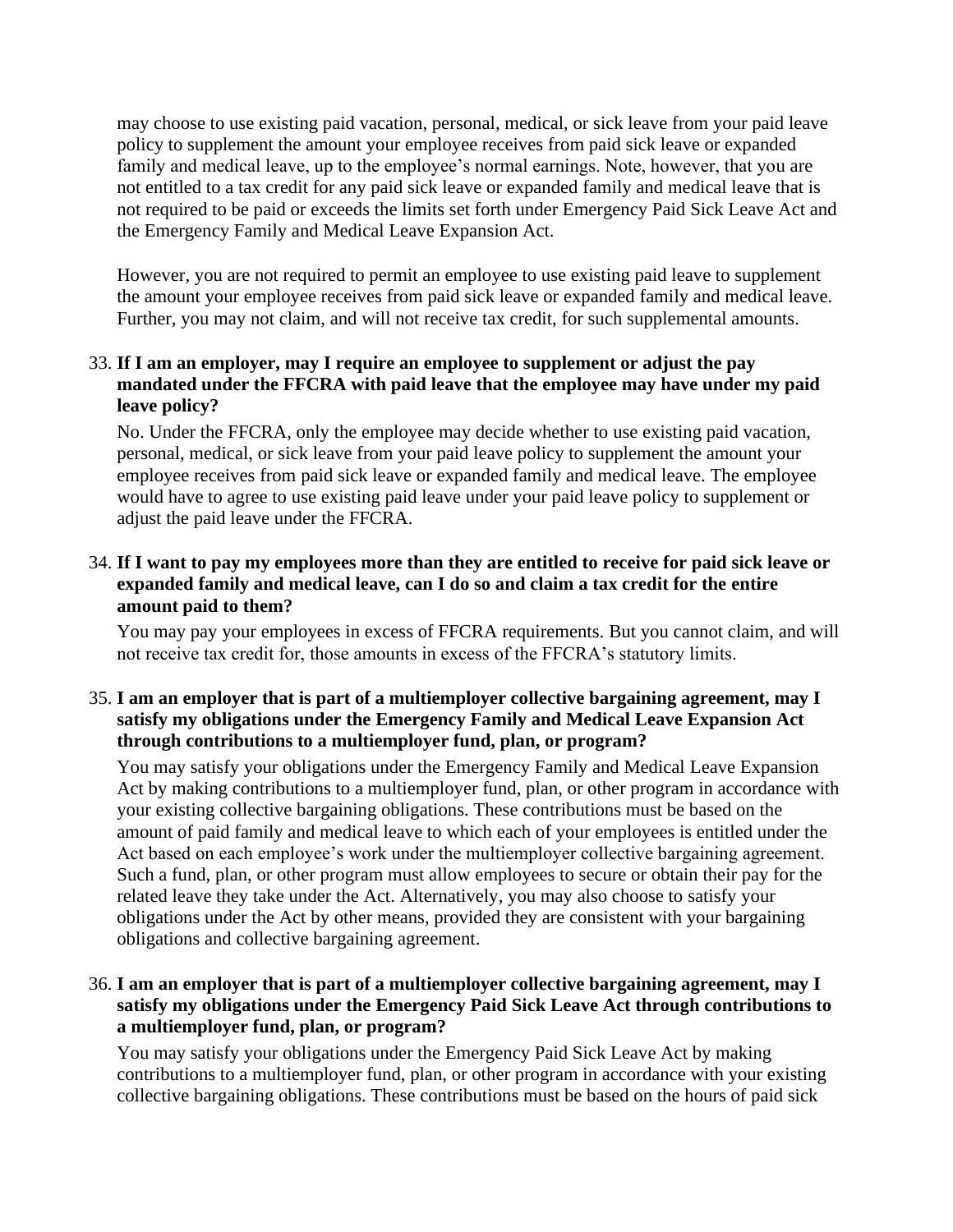leave to which each of your employees is entitled under the Act based on each employee's work under the multiemployer collective bargaining agreement. Such a fund, plan, or other program must allow employees to secure or obtain their pay for the related leave they take under the Act. Alternatively, you may also choose to satisfy your obligations under the Act by other means, provided they are consistent with your bargaining obligations and collective bargaining agreement.

### 37. **Are contributions to a multiemployer fund, plan, or other program the only way an employer that is part of a multiemployer collective bargaining agreement may comply with the paid leave requirements of the FFCRA?**

No. Both the Emergency Paid Sick Leave Act and the Emergency Family and Medical Leave Expansion Act provide that, consistent with its bargaining obligations and collective bargaining agreement, an employer may satisfy its legal obligations under both Acts by making appropriate contributions to such a fund, plan, or other program based on the paid leave owed to each employee. However, the employer may satisfy its obligations under both Acts by other means, provided they are consistent with its bargaining obligations and collective bargaining agreement.

#### 38. **Assuming I am a covered employer, which of my employees are eligible for paid sick leave and expanded family and medical leave?**

Both of these new provisions use the [employee definition](https://www.dol.gov/agencies/whd/fact-sheets/13-flsa-employment-relationship) as provided by the Fair Labor Standards Act, thus all of your U.S. (including Territorial) employees who meet this definition are eligible including full-time and part-time employees, and "joint employees" working on your site temporarily and/or through a temp agency. However, if you employ a health care provider or an emergency responder you are not required to pay such employee paid sick leave or expanded family and medical leave on a case-by-case basis. And certain small businesses may exempt employees if the leave would jeopardize the company's viability as a going concern. See [Question 58](https://www.dol.gov/agencies/whd/pandemic/ffcra-questions#58) below.

There is one difference regarding an employee's eligibility for paid sick leave versus expanded family and medical leave. While your employee is eligible for paid sick leave regardless of length of employment, your employee must have been employed for 30 calendar days in order to qualify for expanded family and medical leave. For example, if your employee requests expanded family and medical leave on April 10, 2020, he or she must have been your employee since March 11, 2020.

# 39. **Who is a covered employer that must provide paid sick leave and expanded family and medical leave under the FFCRA?**

Generally, if you employ fewer than 500 employees you are a covered employer that must provide paid sick leave and expanded family and medical leave. For additional information on the 500 employee threshold, see [Question 2.](https://www.dol.gov/agencies/whd/pandemic/ffcra-questions#2) Certain employers with fewer than 50 employees may be exempt from the Act's requirements to provide certain paid sick leave and expanded family and medical leave. For additional information regarding this small business exemption, see [Question 4](https://www.dol.gov/agencies/whd/pandemic/ffcra-questions#4) and [Questions 58 and 59](https://www.dol.gov/agencies/whd/pandemic/ffcra-questions#58) below.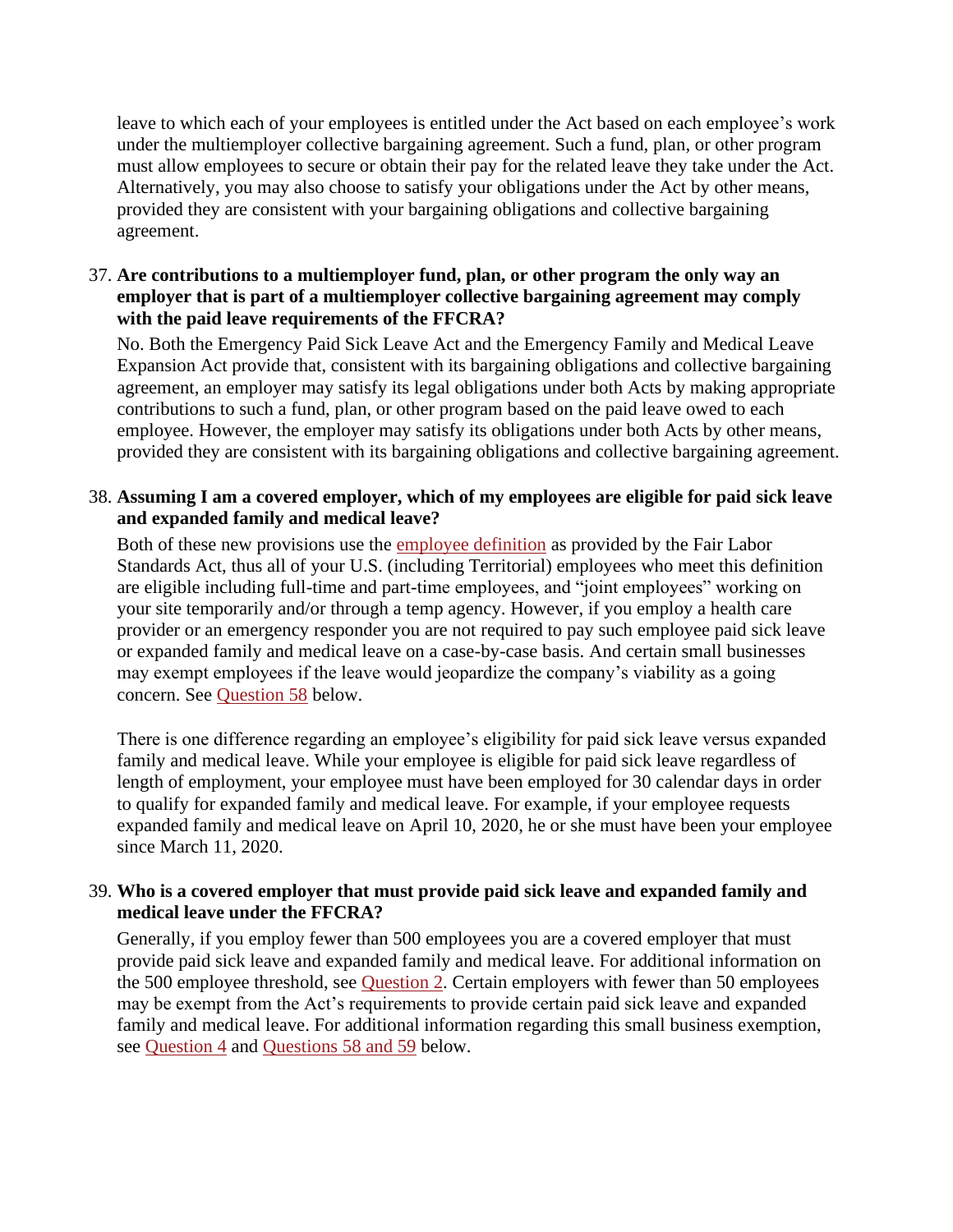Certain public employers are also covered under the Act and must provide paid sick leave and expanded family and medical leave. For additional information regarding coverage of public employers, see [Questions 52-54](https://www.dol.gov/agencies/whd/pandemic/ffcra-questions#52) below.

#### 40. **Who is a son or daughter?**

Under the FFCRA, a "son or daughter" is your own child, which includes your biological, adopted, or foster child, your stepchild, a legal ward, or a child for whom you are standing in loco parentis—someone with day-to-day responsibilities to care for or financially support a child. For additional information about in loco parentis, see [Fact Sheet #28B:](https://www.dol.gov/sites/dolgov/files/WHD/legacy/files/whdfs28B.pdf) Family and Medical Leave Act (FMLA) leave for birth, placement, bonding or to care for a child with a serious health condition on the basis of an "in loco parentis" relationship.

In light of Congressional direction to interpret definitions consistently, WHD clarifies that under the FFCRA a "son or daughter" is also an adult son or daughter (i.e., one who is 18 years of age or older), who (1) has a mental or physical disability, and (2) is incapable of self-care because of that disability. For additional information on requirements relating to an adult son or daughter, see [Fact Sheet #28K](https://www.dol.gov/agencies/whd/fact-sheets/28k-fmla-adult-children) and/or call our toll free information and help line available 8 am–5 pm in your time zone, 1-866-4US-WAGE (1-866-487-9243).

# 41. **What do I do if my employer, who I believe to be covered, refuses to provide me paid sick leave?**

If you believe that your employer is covered and is improperly refusing you paid sick leave under the Emergency Paid Sick Leave Act, the Department encourages you to raise and try to resolve your concerns with your employer. Regardless of whether you discuss your concerns with your employer, if you believe your employer is improperly refusing you paid sick leave, you may call 1-866-4US-WAGE (1-866-487-9243). WHD is responsible for administering and enforcing these provisions. If you have questions or concerns, you can contact WHD by phone or visit [www.dol.gov/agencies/whd.](https://www.dol.gov/agencies/whd) Your call will be directed to the [nearest WHD office](https://www.dol.gov/agencies/whd/contact/local-offices) for assistance to have your questions answered or to file a complaint. In most cases, you can also file a lawsuit against your employer directly without contacting WHD. If you are a public sector employee, please see the answer to [Question 54.](https://www.dol.gov/agencies/whd/pandemic/ffcra-questions#54)

### 42. **What do I do if my employer, who I believe to be covered, refuses to provide me expanded family and medical leave to care for my own son or daughter whose school or place of care has closed, or whose child care provider is unavailable, for COVID-19 related reasons?**

If you believe that your employer is covered and is improperly refusing you expanded family and medical leave or otherwise violating your rights under the Emergency Family and Medical Leave Expansion Act, the Department encourages you to raise and try to resolve your concerns with your employer. Regardless whether you discuss your concerns with your employer, if you believe your employer is improperly refusing you expanded family and medical leave, you may call WHD at 1-866-4US-WAGE (1-866-487-9243) or visit [www.dol.gov/agencies/whd.](https://www.dol.gov/agencies/whd) Your call will be directed to the [nearest WHD office](https://www.dol.gov/agencies/whd/contact/local-offices) for assistance to have your questions answered or to file a complaint. If your employer employs 50 or more employees, you also may file a lawsuit against your employer directly without contacting WHD. If you are a public sector employee, please see the answer to [Question 54.](https://www.dol.gov/agencies/whd/pandemic/ffcra-questions#54)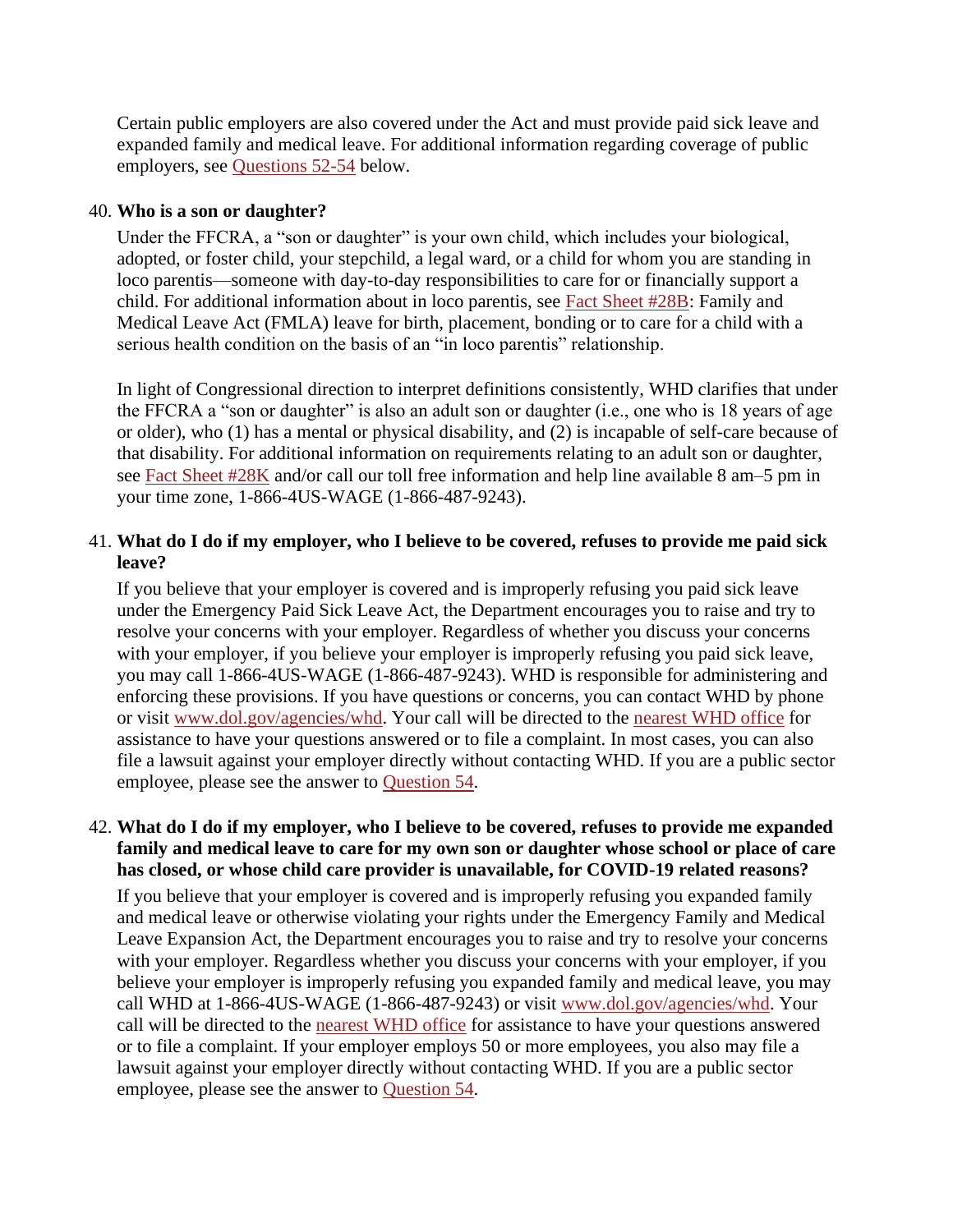### 43. **Do I have a right to return to work if I am taking paid sick leave or expanded family and medical leave under the Emergency Paid Sick Leave Act or the Emergency Family and Medical Leave Expansion Act?**

Generally, yes. In light of Congressional direction to interpret requirements among the Acts consistently, WHD clarifies that the Acts require employers to provide the same (or a nearly equivalent) job to an employee who returns to work following leave.

In most instances, you are entitled to be restored to the same or an equivalent position upon return from paid sick leave or expanded family and medical leave. Thus, your employer is prohibited from firing, disciplining, or otherwise discriminating against you because you take paid sick leave or expanded family and medical leave. Nor can your employer fire, discipline, or otherwise discriminate against you because you filed any type of complaint or proceeding relating to these Acts, or have or intend to testify in any such proceeding.

However, you are not protected from employment actions, such as layoffs, that would have affected you regardless of whether you took leave. This means your employer can lay you off for legitimate business reasons, such as the [closure of your worksite.](https://www.dol.gov/agencies/whd/fact-sheets/28a-fmla-employee-protections) Your employer must be able to demonstrate that you would have been laid off even if you had not taken leave.

Your employer may also refuse to return you to work in your same position if you are a highly compensated ["key" employee](https://www.dol.gov/whd/regs/compliance/whdfs28a.pdf) as defined under the FMLA, or if your employer has fewer than 25 employees, and you took leave to care for your own son or daughter whose school or place of care was closed, or whose child care provider was unavailable, and all four of the following hardship conditions exist:

- your position no longer exists due to economic or operating conditions that affect employment and due to COVID-19 related reasons during the period of your leave;
- your employer made reasonable efforts to restore you to the same or an equivalent position;
- your employer makes reasonable efforts to contact you if an equivalent position becomes available; and
- your employer continues to make reasonable efforts to contact you for one year beginning either on the date the leave related to COVID-19 reasons concludes or the date 12 weeks after your leave began, whichever is earlier.
- 44. **Do I qualify for leave for a COVID-19 related reason even if I have already used some or all of my leave under the Family and Medical Leave Act (FMLA)?**

If you are an eligible employee, you are entitled to paid sick leave under the Emergency Paid Sick Leave Act regardless of how much leave you have taken under the FMLA.

However, if your employer was covered by the FMLA prior to April 1, 2020, your eligibility for expanded family and medical leave depends on how much leave you have already taken during the 12-month period that your employer uses for FMLA leave. You may take a total of 12 workweeks for FMLA or expanded family and medical leave reasons during a 12-month period. If you have taken some, but not all, 12 workweeks of your leave under FMLA during the current [12-month period determined by your employer,](https://www.dol.gov/sites/dolgov/files/WHD/legacy/files/whdfs28h.pdf) you may take the remaining portion of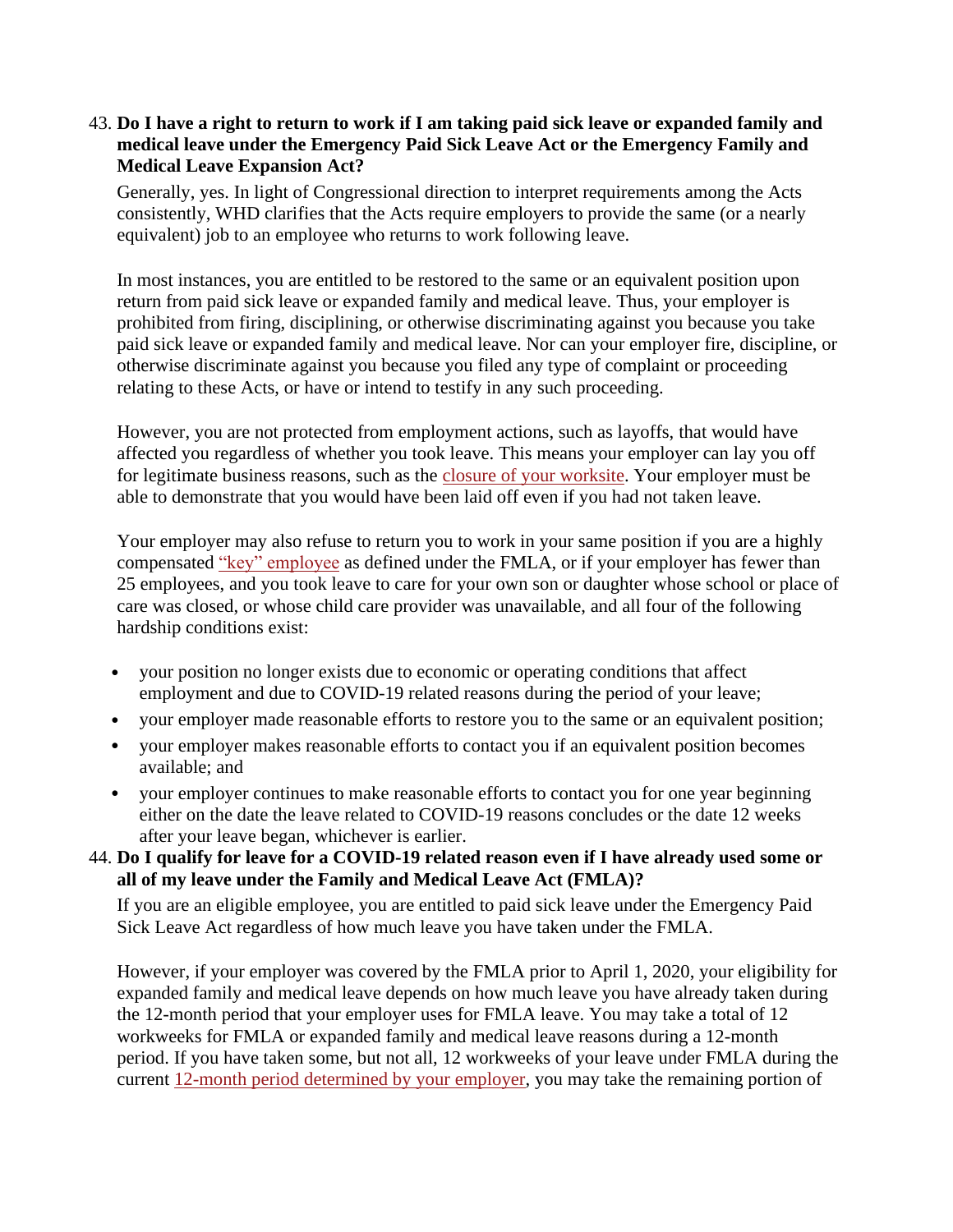leave available. If you have already taken 12 workweeks of [FMLA](https://www.dol.gov/sites/dolgov/files/WHD/legacy/files/whdfs28.pdf) leave during this 12-month period, you may not take additional expanded family and medical leave.

For example, assume you are eligible for preexisting FMLA leave and took two weeks of such leave in January 2020 to undergo and recover from a surgical procedure. You therefore have 10 weeks of FMLA leave remaining. Because expanded family and medical leave is a type of FMLA leave, you would be entitled to take up to 10 weeks of expanded family and medical leave, rather than 12 weeks. And any expanded family and medical leave you take would count against your entitlement to preexisting FMLA leave.

If your employer only becomes covered under the FMLA on April 1, 2020, this analysis does not apply.

# 45. **May I take leave under the Family and Medical Leave Act over the next 12 months if I used some or all of my expanded family and medical leave under the Emergency Family and Medical Leave Expansion Act?**

It depends. You may take a total of 12 workweeks of leave during a 12-month period under the FMLA, including the Emergency Family and Medical Leave Expansion Act. If you take some, but not all 12, workweeks of your expanded family and medical leave by December 31, 2020, you may take the remaining portion of FMLA leave for a serious medical condition, as long as the total time taken does not exceed [12 workweeks in the 12-month period.](https://www.dol.gov/sites/dolgov/files/WHD/legacy/files/whdfs28h.pdf) Please note that expanded family and medical leave is available only until December 31, 2020; after that, you may only take FMLA leave.

For example, assume you take four weeks of Expanded Family and Medical Leave in April 2020 to care for your child whose school is closed due to a COVID-19 related reason. These four weeks count against your entitlement to 12 weeks of FMLA leave in a 12-month period. If you are eligible for preexisting FMLA leave and need to take such leave in August 2020 because you need surgery, you would be entitled to take up to eight weeks of FMLA leave.

However, you are entitled to paid sick leave under the Emergency Paid Sick Leave Act regardless of how much leave you have taken under the FMLA. Paid sick leave is not a form of FMLA leave and therefore does not count toward the 12 workweeks in the 12-month period cap. But please note that if you take paid sick leave concurrently with the first two weeks of expanded family and medical leave, which may otherwise be unpaid, then those two weeks do count towards the 12 workweeks in the 12-month period.

### 46. **If I take paid sick leave under the Emergency Paid Sick Leave Act, does that count against other types of paid sick leave to which I am entitled under State or local law, or my employer's policy?**

No. Paid sick leave under the Emergency Paid Sick Leave Act is in addition to other leave provided under Federal, State, or local law; an applicable collective bargaining agreement; or your employer's existing company policy.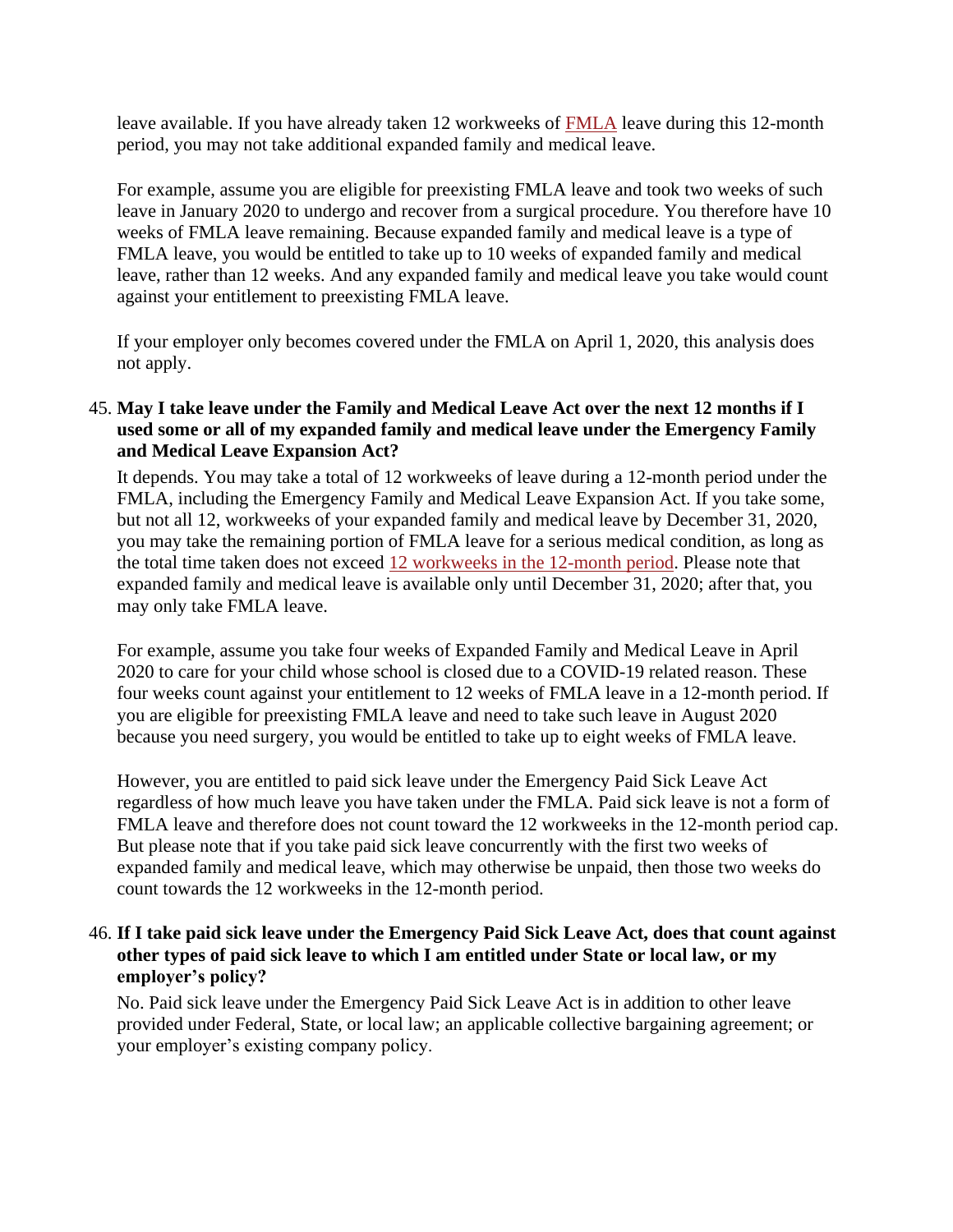#### 47. **May I use paid sick leave and expanded family and medical leave together for any COVID-19 related reasons?**

No. The Emergency Family and Medical Leave Expansion Act applies only when you are on leave to care for your child whose school or place of care is closed, or whose child care provider is unavailable, due to COVID-19 related reasons. However, you can take paid sick leave under the Emergency Paid Sick Leave Act for numerous other reasons.

#### 48. **What is a full-time employee under the Emergency Paid Sick Leave Act?**

For purposes of the Emergency Paid Sick Leave Act, a full-time employee is an employee who is normally scheduled to work 40 or more hours per week.

In contrast, the Emergency Family and Medical Leave Expansion Act does not distinguish between full- and part-time employees, but the number of hours an employee normally works each week will affect the amount of pay the employee is eligible to receive.

#### 49. **What is a part-time employee under the Emergency Paid Sick Leave Act?**

For purposes of the Emergency Paid Sick Leave Act, a part-time employee is an employee who is normally scheduled to work fewer than 40 hours per week.

In contrast, the Emergency Family and Medical Leave Expansion Act does not distinguish between full- and part-time employees, but the number of hours an employee normally works each week affects the amount of pay the employee is eligible to receive.

# 50. **How does the "for each working day during each of the 20 or more calendar workweeks in the current or preceding calendar" language in the FMLA definition of "employer" work under the Emergency Family and Medical Leave Expansion Act?**

The language about counting employees over calendar workweeks is only in the FMLA's definition for employer. This language does not apply to the Emergency Family and Medical Leave Expansion Act for purposes of expanded family and medical leave. Employers should use the number of employees on the day the employee's leave would start to determine whether the employer has fewer than 500 employees for purposes of providing expanded family and medical leave and paid sick leave. See [Question 2](https://www.dol.gov/agencies/whd/pandemic/ffcra-questions#2) for more information.

### 51. **I've elected to take paid sick leave and I am currently in a waiting period for my employer's health coverage. If I am absent from work on paid sick leave during the waiting period, will my health coverage still take effect after I complete the waiting period on the same day that the coverage would otherwise take effect?**

Yes. If you are on employer-provided group health coverage, you are entitled to group health coverage during your paid sick leave on the same terms as if you continued to work. Therefore, the requirements for eligibility, including any requirement to complete a waiting period, would apply in the same way as if you continued to work, including that the days you are on paid sick leave count towards completion of the waiting period. If, under the terms of the plan, an individual can elect coverage that becomes effective after completing the waiting period, the health coverage must take effect once the waiting period is complete.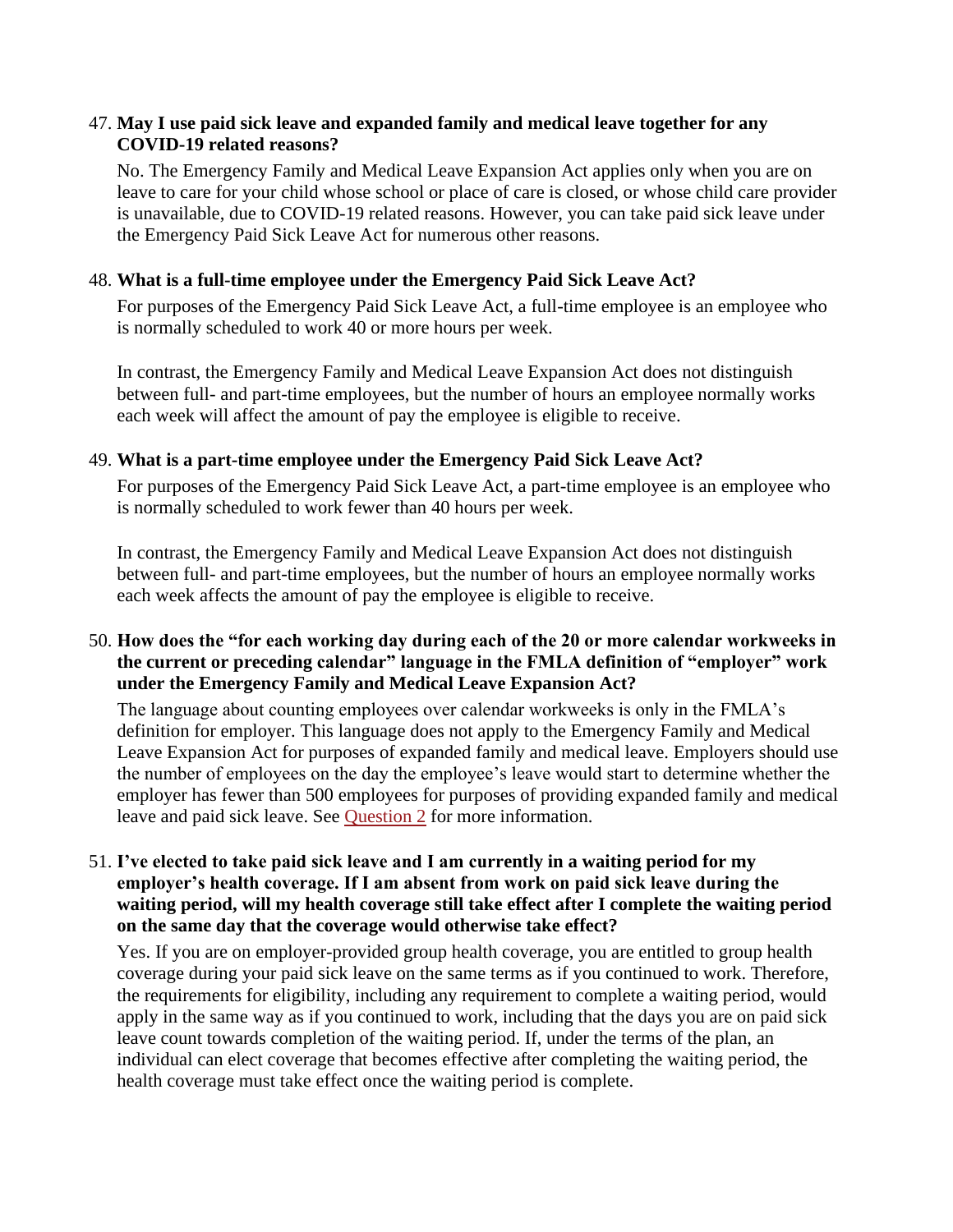# 52. **I am a public sector employee. May I take paid sick leave under the Emergency Paid Sick Leave Act?**

Generally, yes. You are entitled to paid sick leave if you work for a public agency or other unit of government, with the exceptions below. Therefore, you are probably entitled to paid sick leave if, for example, you work for the government of the United States, a State, the District of Columbia, a Territory or possession of the United States, a city, a municipality, a township, a county, a parish, or a similar government entity subject to the exceptions below. The Office of Management and Budget (OMB) has the authority to exclude some categories of U.S. Government Executive Branch employees from taking certain kinds of paid sick leave. If you are a Federal employee, the Department encourages you to seek guidance from your respective employers as to your eligibility to take paid sick leave.

Further, health care providers and emergency responders may be excluded by their employer from being able to take paid sick leave under the Act. See [Questions 56-57](https://www.dol.gov/agencies/whd/pandemic/ffcra-questions#56) below. These coverage limits also apply to public-sector health care providers and emergency responders.

# 53. **I am a public sector employee. May I take paid family and medical leave under the Emergency Family and Medical Leave Expansion Act?**

It depends. In general, you are entitled to expanded family and medical leave if you are an employee of a non-federal public agency. Therefore, you are probably entitled to paid sick leave if, for example, you work for the government of a State, the District of Columbia, a Territory or possession of the United States, a city, a municipality, a township, a county, a parish, or a similar entity.

But if you are a Federal employee, you likely are not entitled to expanded family and medical leave. The Act only amended Title I of the FMLA; most Federal employees are covered instead by Title II of the FMLA. As a result, only some Federal employees are covered, and the vast majority are not. In addition, the Office of Management and Budget (OMB) has the authority to exclude some categories of U.S. Government Executive Branch employees with respect to expanded and family medical leave. If you are a Federal employee, the Department encourages you to seek guidance from your respective employers as to your eligibility to take expanded family and medical leave.

Further, health care providers and emergency responders may be excluded by their employer from being able to take expanded family and medical leave under the Act. See [Questions 56-](https://www.dol.gov/agencies/whd/pandemic/ffcra-questions#56) [57](https://www.dol.gov/agencies/whd/pandemic/ffcra-questions#56) below. These coverage limits also apply to public-sector health care providers and emergency responders.

# 54. **What do I do if my public sector employer, who I believe to be covered, refuses to provide me paid sick leave or expanded family and medical leave?**

If you believe that your public sector employer is covered and is improperly refusing you paid sick leave under the Emergency Paid Sick Leave Act or expanded family and medical leave under the Emergency Family and Medical Leave Expansion Act, the Department encourages you to raise your concerns with your employer in an attempt to resolve them. Regardless whether you discuss your concerns with your employer, if you believe your employer is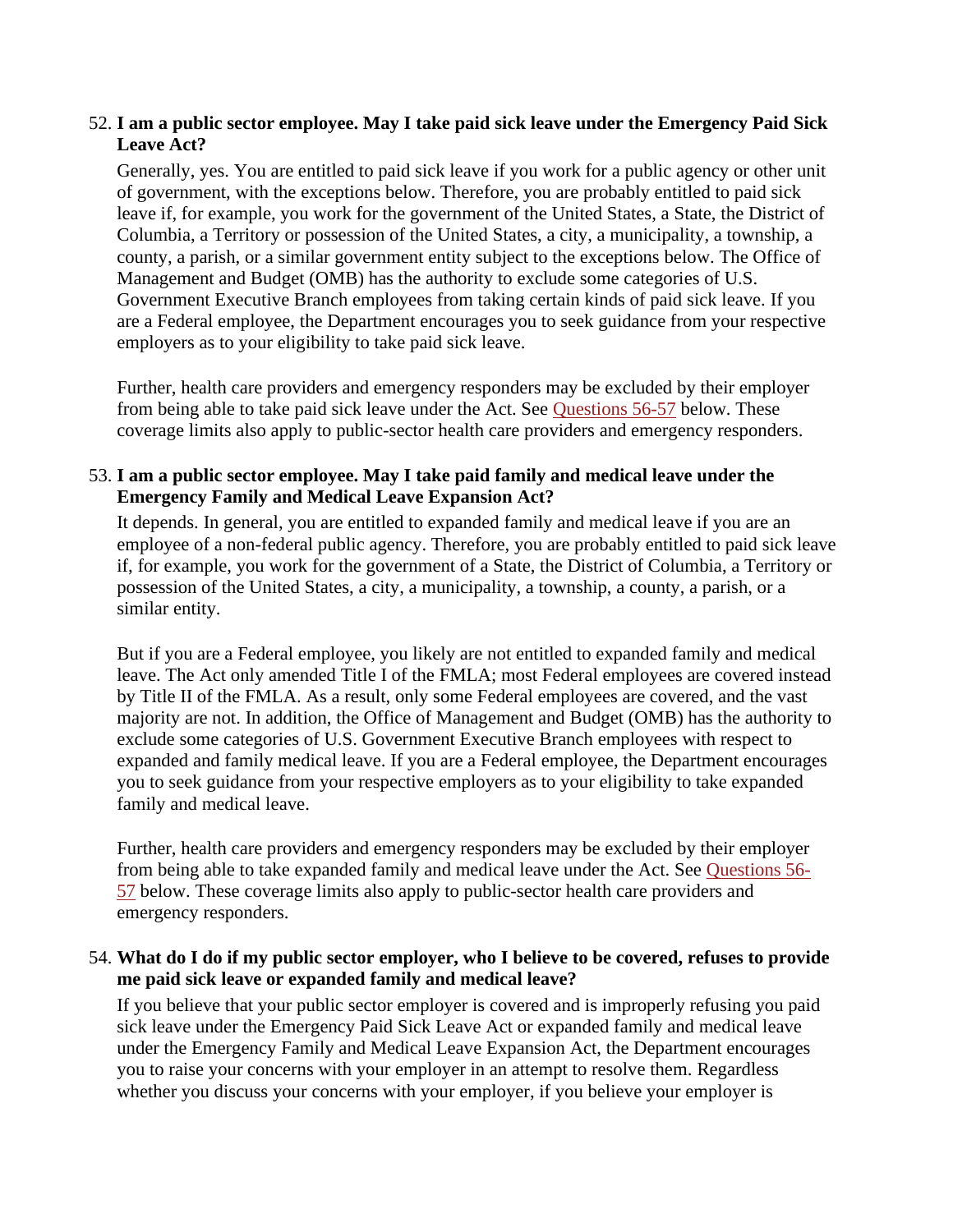improperly refusing you paid sick leave or expanded family and medical leave, you may call WHD at 1-866-4US-WAGE (1-866-487-9243) or visit [www.dol.gov/agencies/whd.](https://www.dol.gov/agencies/whd) Your call will be directed to the [nearest WHD office](https://www.dol.gov/agencies/whd/contact/local-offices) for assistance to have your questions answered or to file a complaint.

In some cases, you may also be able to file a lawsuit against your employer directly without contacting WHD. Some State and local employees may not be able to pursue direct lawsuits because their employers are immune from such lawsuits. For additional information, see the WHD website at: [https://www.wagehour.dol.gov](https://www.wagehour.dol.gov/) and/or call WHD's toll free information and help line available 8am–5pm in your time zone, 1-866-4-US-WAGE (1-866-487-9243).

# 55. **Who is a "health care provider" for purposes of determining individuals whose advice to self-quarantine due to concerns related to COVID-19 can be relied on as a qualifying reason for paid sick leave?**

The term "health care provider," as used to determine individuals whose advice to selfquarantine due to concerns related to COVID-19 can be relied on as a qualifying reason for paid sick leave, means a licensed doctor of medicine, nurse practitioner, or other health care provider permitted to issue a certification for purposes of the FMLA.

# 56. **Who is a "health care provider" who may be excluded by their employer from paid sick leave and/or expanded family and medical leave?**

For the purposes of employees who may be exempted from paid sick leave or expanded family and medical leave by their employer under the FFCRA, a health care provider is anyone employed at any doctor's office, hospital, health care center, clinic, post-secondary educational institution offering health care instruction, medical school, local health department or agency, nursing facility, retirement facility, nursing home, home health care provider, any facility that performs laboratory or medical testing, pharmacy, or any similar institution, employer, or entity. This includes any permanent or temporary institution, facility, location, or site where medical services are provided that are similar to such institutions.

This definition includes any individual employed by an entity that contracts with any of the above institutions, employers, or entities institutions to provide services or to maintain the operation of the facility. This also includes anyone employed by any entity that provides medical services, produces medical products, or is otherwise involved in the making of COVID-19 related medical equipment, tests, drugs, vaccines, diagnostic vehicles, or treatments. This also includes any individual that the highest official of a state or territory, including the District of Columbia, determines is a health care provider necessary for that state's or territory's or the District of Columbia's response to COVID-19.

To minimize the spread of the virus associated with COVID-19, the Department encourages employers to be judicious when using this definition to exempt health care providers from the provisions of the FFCRA.

#### 57. **Who is an emergency responder?**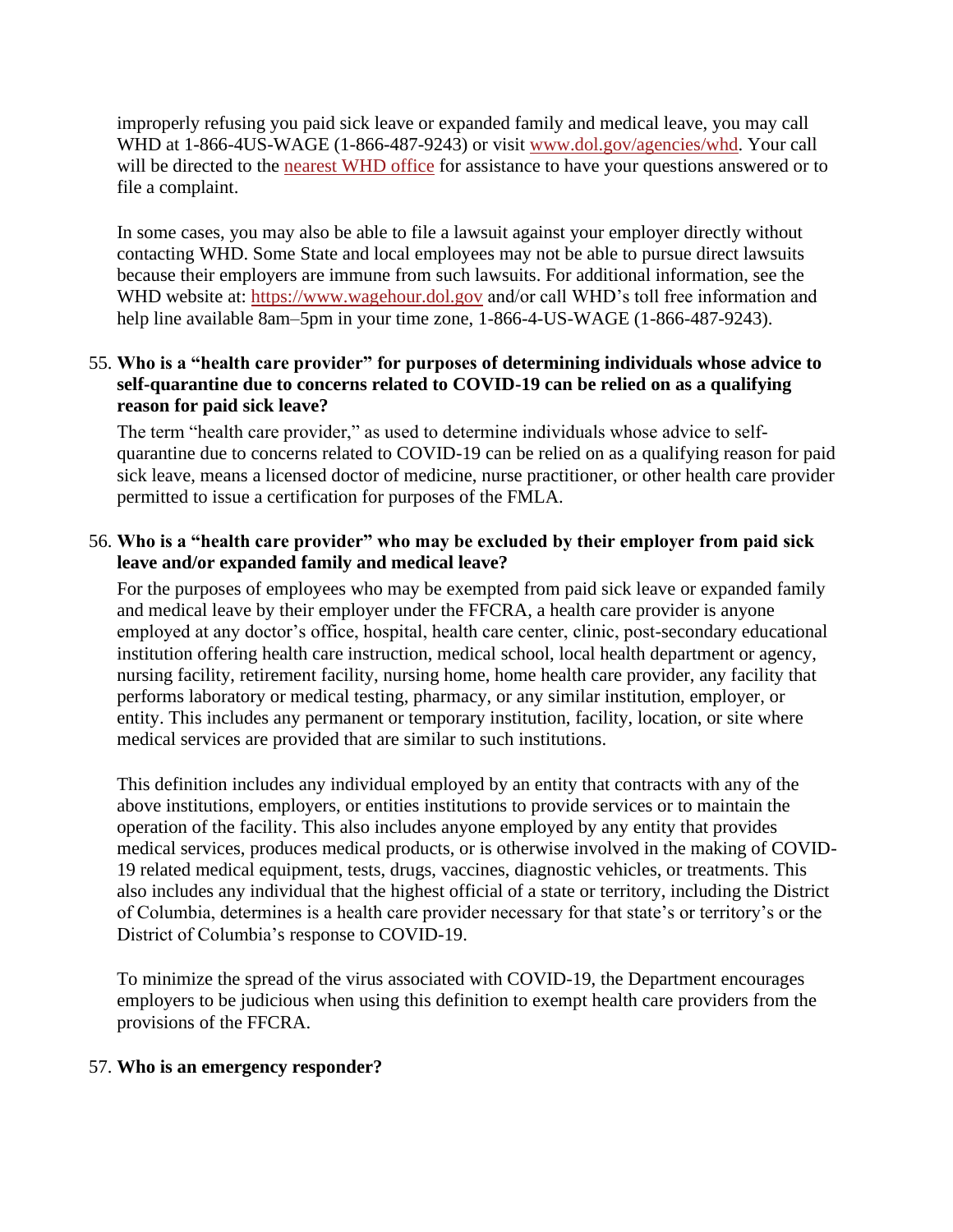For the purposes of employees who may be excluded from paid sick leave or expanded family and medical leave by their employer under the FFCRA, an emergency responder is an employee who is necessary for the provision of transport, care, health care, comfort, and nutrition of such patients, or whose services are otherwise needed to limit the spread of COVID-19. This includes but is not limited to military or national guard, law enforcement officers, correctional institution personnel, fire fighters, emergency medical services personnel, physicians, nurses, public health personnel, emergency medical technicians, paramedics, emergency management personnel, 911 operators, public works personnel, and persons with skills or training in operating specialized equipment or other skills needed to provide aid in a declared emergency as well as individuals who work for such facilities employing these individuals and whose work is necessary to maintain the operation of the facility. This also includes any individual that the highest official of a state or territory, including the District of Columbia, determines is an emergency responder necessary for that state's or territory's or the District of Columbia's response to COVID-19.

To minimize the spread of the virus associated with COVID-19, the Department encourages employers to be judicious when using this definition to exempt emergency responders from the provisions of the FFCRA.

# 58. **When does the small business exemption apply to exclude a small business from the provisions of the Emergency Paid Sick Leave Act and Emergency Family and Medical Leave Expansion Act?**

An employer, including a religious or nonprofit organization, with fewer than 50 employees (small business) is exempt from providing (a) paid sick leave due to school or place of care closures or child care provider unavailability for COVID-19 related reasons and (b) expanded family and medical leave due to school or place of care closures or child care provider unavailability for COVID-19 related reasons when doing so would jeopardize the viability of the small business as a going concern. A small business may claim this exemption if an authorized officer of the business has determined that:

- 1. The provision of paid sick leave or expanded family and medical leave would result in the small business's expenses and financial obligations exceeding available business revenues and cause the small business to cease operating at a minimal capacity;
- 2. The absence of the employee or employees requesting paid sick leave or expanded family and medical leave would entail a substantial risk to the financial health or operational capabilities of the small business because of their specialized skills, knowledge of the business, or responsibilities; or
- 3. There are not sufficient workers who are able, willing, and qualified, and who will be available at the time and place needed, to perform the labor or services provided by the employee or employees requesting paid sick leave or expanded family and medical leave, and these labor or services are needed for the small business to operate at a minimal capacity.

59. **If I am a small business with fewer than 50 employees, am I exempt from the requirements to provide paid sick leave or expanded family and medical leave?** A small business is exempt from certain paid sick leave and expanded family and medical leave requirements if providing an employee such leave would jeopardize the viability of the business as a going concern. This means a small business is exempt from mandated paid sick leave or expanded family and medical leave requirements only if the: